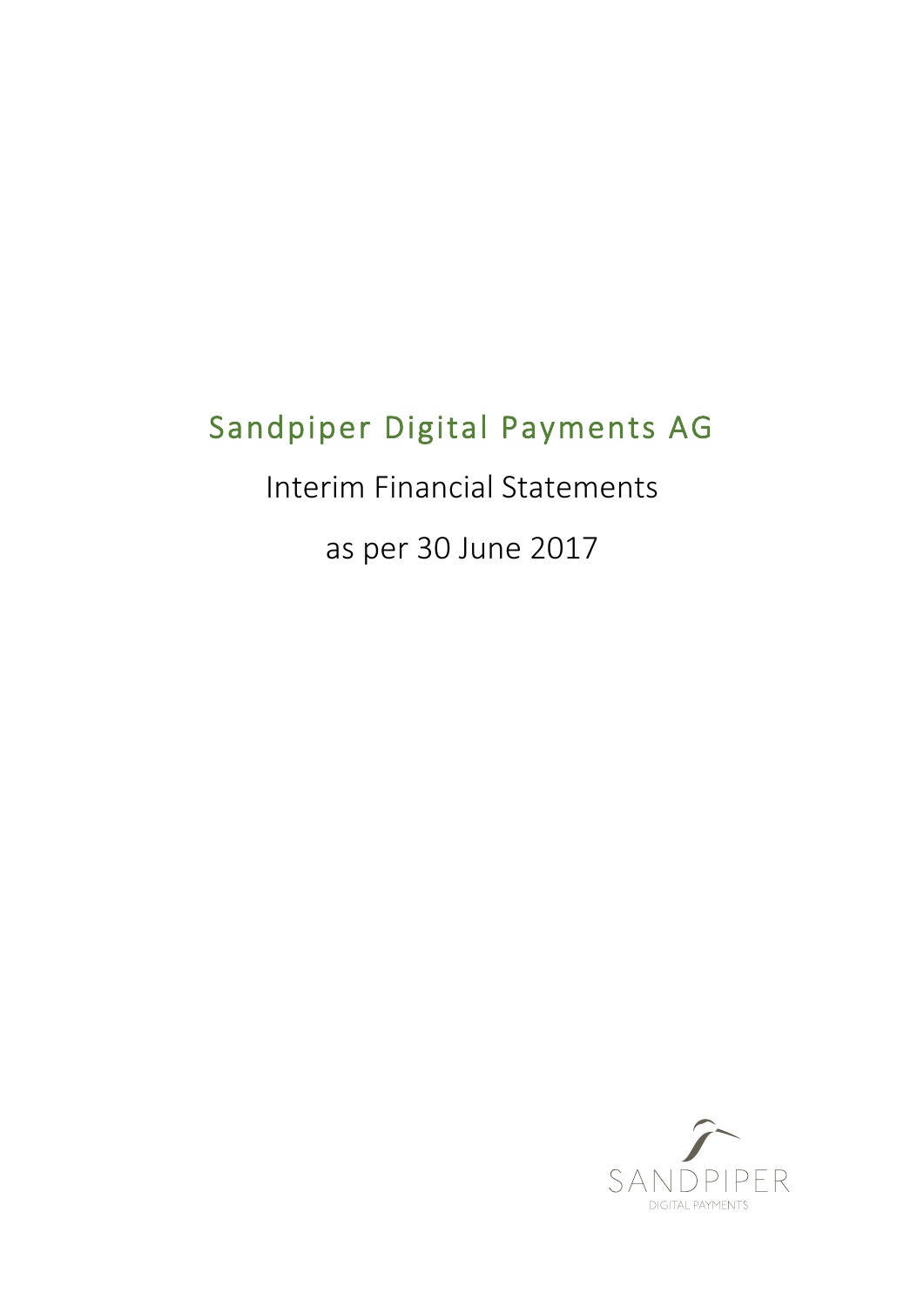

# Financial review

# Environment

Sandpiper Digital Payments AG, www. sandpiper.ch, is a stock-listed technology holding based in St. Gallen, Switzerland. The company is focused on the consolidation of the fragmented payment landscape in Europe by pursuing a "buy & build" strategy in the area of digital cashless payments and access control. Sandpiper Digital Payment's shares are listed on Berne Stock Exchange.

SANDPIPER provides payment systems and services and focuses on hard-to-reach industries with long term cooperation effects, e.g. sports, events, retail, ticketing and education industry.

We aim to be market leader in each of these segments by international growth, corporate acquisitions and realizing synergy and cross-selling potentials within the group.

SANDPIPER is a global platform provider of closed loop digital payment, proximity marketing and loyalty on mobile. We provide mobile commerce solutions to financial institutions, sport- and event, publisher- and ad networks, retailers and brands.

Our technology platform delivers proximity engagement and loyalty solutions for retailers, media owners and brands by utilizing technologies such as NFC, Bluetooth LE, geo-fencing and QR codes. Pulsopay® is our mobile contactless payment platform that enables banks to transition their card portfolio onto mobile, for mobile contactless payments.

# Business year

After the rapid growth in the last years, SANDPIPER entered into a phase of consolidation and restructuring. Operational measures were taken to significantly improve the company's operating result towards the end of 2017 as a basis for a continued positive development in 2018.

As a matter of fact, SANDPIPER will concentrate its investment activities exclusively on successful business models. Thus, SANDPIPER invested in the capital increase of InterCard AG Informationssysteme (issued 83'000 new shares and raised EUR 0.5 million of new capital) and kept 50.4% of the voting rights. Also, SANDPIPER participated in the convertible loan of Playpass NV to fund the growth in 2017.

SANDPIPER, as the majority shareholder of payment solution ag, also decided that financing will be discontinued after the Board of Directors could no longer be convinced of the sustainability of the presented future concepts. Consequently, payment solution ag had to apply for insolvency. Due to the lack of control, the company is no longer consolidated.

Key figures:

| EUR.                                                |                         | 30.06.2017 31.12.2016  | Change |
|-----------------------------------------------------|-------------------------|------------------------|--------|
| Total assets                                        |                         | 14'816'979  15'736'889 | -5.8%  |
| Shareholders equity attributable to SDP shareholder |                         | -8'110'861 -13'195'792 | 38.5%  |
| Shares outstanding                                  | 210'923'057 210'345'451 |                        | 0.3%   |
| NAV per share                                       | $-0.04$                 | -0.06                  | 38.7%  |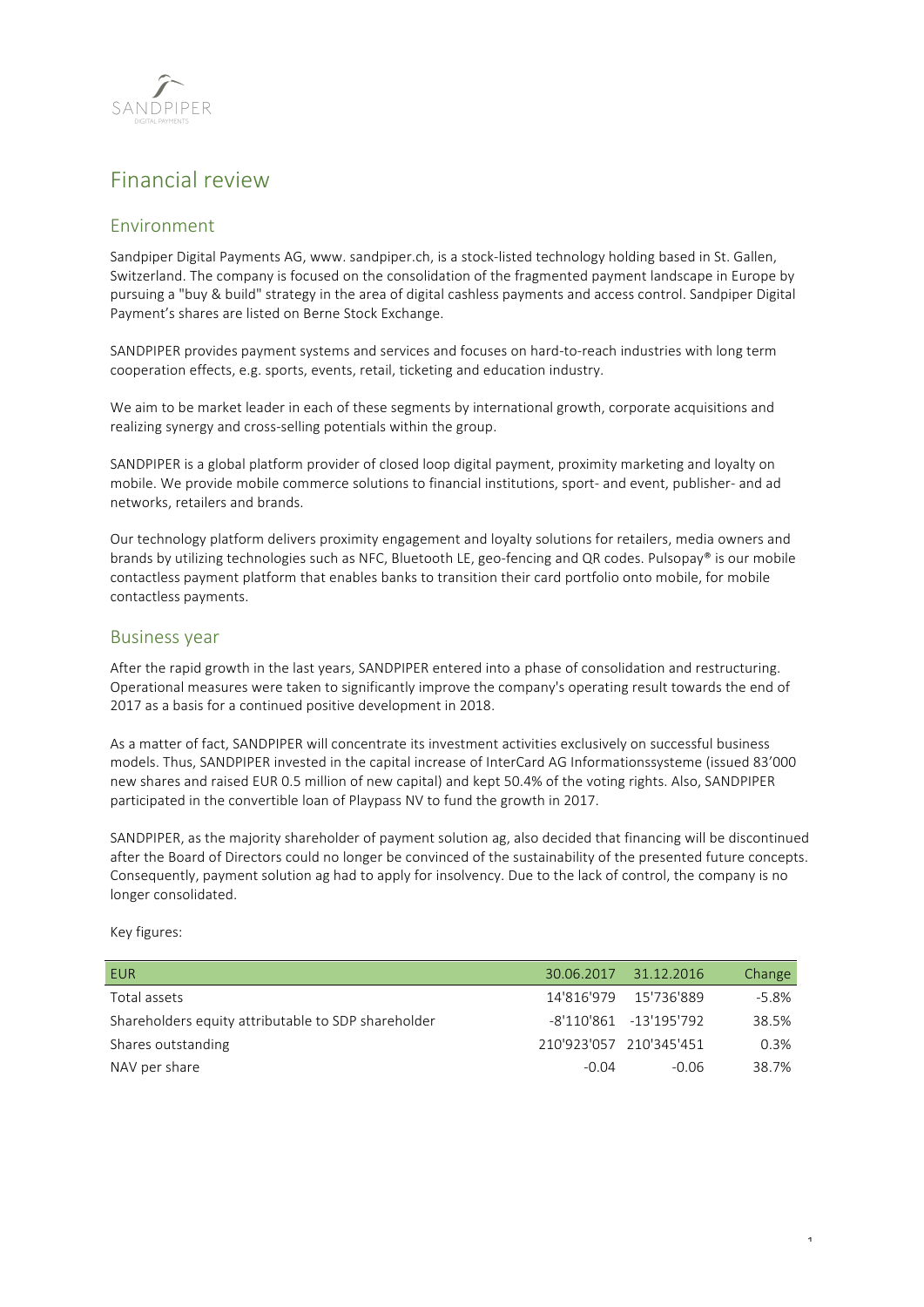

| EUR                                                          | 01.01.2017 | 01.01.2016 |        |
|--------------------------------------------------------------|------------|------------|--------|
|                                                              | 30.06.2017 | 30.06.2016 | Change |
| Operating income                                             | 16'421'670 | 11'164'807 | 47.1%  |
| Earnings before interests and taxes (EBIT)                   | 3'154'654  | -2'131'380 | 48.0%  |
| Net profit (prior year loss) attributable to SDP shareholder | 5'489'464  | -3'584'255 | 253.2% |
| Basic earnings per share                                     | 0.03       | $-0.02$    | 221.1% |
| Diluted earnings per share                                   | 0.02       | $-0.02$    | 227.4% |

The deconsolidation of payment solution ag and its subsidiaries impacted significantly the income statement. Payment solution contributed EUR 1.6 million revenue in prior year but also a net loss of EUR 0.6 million. The deconsolidation of net liabilities of payments solutions AG led to a positive net effect of EUR 3.7 million.

InterCard AG Informationssysteme is being consolidated since 30 June 2016. InterCard AG Informationssysteme is contributing EUR 6.2 million of revenue and a net loss of EUR 0.4 million the consolidated accounts.

The annual meeting on 30 June 2017 decided a share capital reduction of 90%. Nominal value is decreased from CHF 0.1 to CHF 0.01. In addition, authorized capital of CHF 1.1 million has newly been approved.

# Outlook

The board of directors realized a modification of a purchase price for an acquisition in prior years. The execution of said modification will increase net equity by CHF 7.5 million.

In addition liabilities of CHF 6 million are reduced by CHF 3 million. The remaining CHF 3 million are ceded to a new creditor and converted to a subordinated loan.

In July two companies were sold which underlines the focus on profitable growth segments. 85% Sandpiper Digital Payments Asia Private Ltd were sold to the management. Also 100% of Polyright SA are sold to a related party. InterCard AG Informationssyteme is given the option to purchase 52% of the company in the first semester 2018.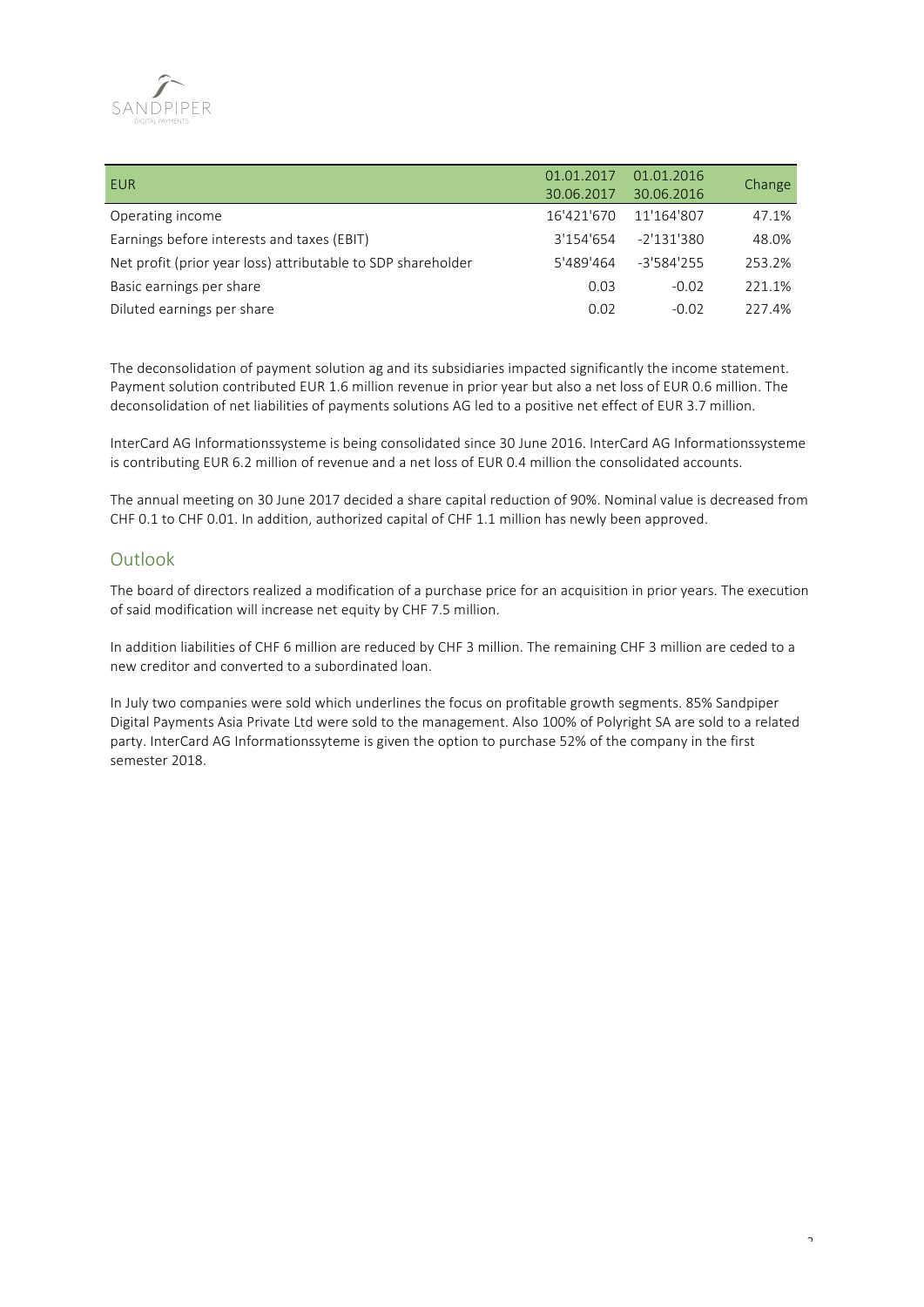

# Consolidated balance sheet of Sandpiper Digital Payments AG

# Assets

| <b>EUR</b>                     | 30.06.2017 31.12.2016 |            | Change   |
|--------------------------------|-----------------------|------------|----------|
| Cash and cash equivalents      | 884'481               | 2'029'196  | $-56.4%$ |
| Marketable Securities          | 18'892                | 18'892     | 0.0%     |
| Trade receivables              | 3'535'303             | 4'258'605  | $-17.0%$ |
| Other short term receivables   | 1'267'371             | 780'966    | 62.3%    |
| Inventories                    | 3'515'828             | 3'016'010  | 16.6%    |
| Prepayments and accrued income | 677'497               | 652'192    | 3.9%     |
| Total current assets           | 9'899'371             | 10'755'861 | $-8.0%$  |
| Property, plant and equipment  | 1'298'370             | 1'372'675  | $-5.4%$  |
| Financial assets               | 503'735               | 891'552    | $-43.5%$ |
| Intangible assets              | 3'115'503             | 2'716'801  | 14.7%    |
| Total non-current assets       | 4'917'608             | 4'981'028  | $-1.3%$  |
| TOTAL ASSETS                   | 14'816'979            | 15'736'889 | $-5.8%$  |

# Equity and liabilities

| <b>EUR</b>                                                  | <b>Notes</b> |               | 30.06.2017 31.12.2016 | Change    |
|-------------------------------------------------------------|--------------|---------------|-----------------------|-----------|
| Financial debts                                             |              | 8'262'034     | 8'548'040             | $-3.3%$   |
| Trade payables                                              |              | 2'870'282     | 3'352'261             | $-14.4%$  |
| Other liabilities                                           |              | 2'501'949     | 3'032'085             | $-17.5%$  |
| Provisions                                                  |              | 894'223       | 2'558'875             | $-65.1%$  |
| Accrued expenses                                            |              | 1'984'287     | 2'304'791             | $-13.9%$  |
| <b>Total current liabilities</b>                            |              | 16'512'774    | 19'796'053            | $-16.6%$  |
| Financial debts                                             |              | 4'386'201     | 2'304'749             | 90.3%     |
| Provisions                                                  |              | 1'075'781     | 6'435'959             | $-83.3%$  |
| Total non-current liabilities                               |              | 5'461'982     | 8'740'708             | $-37.5%$  |
| <b>Total liabilities</b>                                    |              | 21'974'757    | 28'536'761            | $-23.0%$  |
| Share capital                                               |              | 16'615'540    | 16'615'540            | 0.0%      |
| Capital reserves                                            |              | 32'851'008    | 33'266'072            | $-1.2%$   |
| Treasury shares                                             |              | $-76'806$     | $-280'325$            | $-72.6%$  |
| Retained earnings and translation differences               |              | $-62'975'249$ | -54'522'289           | 15.5%     |
| Net profit (prior year loss)                                |              | 5'489'464     | -8'274'789            | $-166.3%$ |
| Equity of the Sandpiper Digital Payments AG<br>shareholders |              | $-8'096'043$  | $-13'195'792$         | $-38.6%$  |
| Non-controlling interests                                   |              | 938'266       | 395'921               | 100.0%    |
| <b>Total equity</b>                                         |              | -7'157'777    | $-12'799'872$         | $-44.1%$  |
| <b>Total equity and liabilities</b>                         |              | 14'816'979    | 15'736'889            | $-5.8%$   |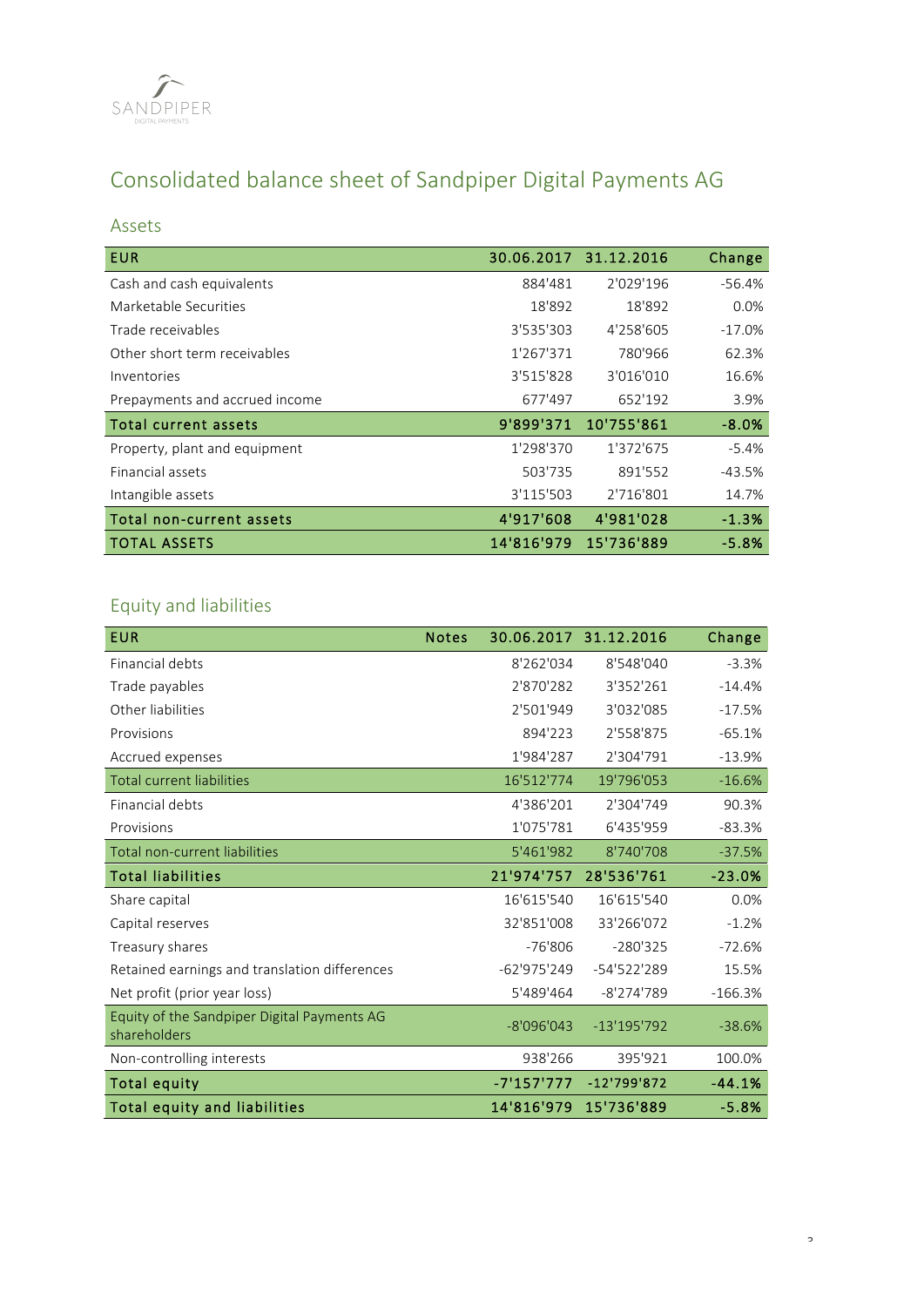

# Consolidated income statement of Sandpiper Digital Payments AG

| <b>EUR</b>                                             | <b>Notes</b> | 01.01.2017-<br>30.06.2017 | 01.01.2016-<br>30.06.2016 | Change     |
|--------------------------------------------------------|--------------|---------------------------|---------------------------|------------|
| Revenue                                                |              | 16'039'514                | 11'077'644                | 44.8%      |
| Other operating income                                 |              | 382'156                   | 87'163                    | 338.4%     |
| Total operating income                                 |              | 16'421'670                | 11'164'807                | 47.1%      |
|                                                        |              |                           |                           |            |
| Material expenses                                      |              | -5'673'685                | -5'203'775                | 9.0%       |
| Personnel expenses                                     |              | $-8'217'709$              | $-5'541'161$              | 48.3%      |
| Depreciation on tangible assets                        |              | $-282'095$                | $-240'250$                | 17.4%      |
| Amortization of intangible assets                      |              | $-332'507$                | $-290'861$                | 14.3%      |
| Other operating expenses                               |              | $-2'591'982$              | $-2'020'157$              | 28.3%      |
| Total operating expenses                               |              | $-17'097'978$             | $-13'296'204$             | 28.6%      |
| <b>Operating result</b>                                |              | $-676'308$                | $-2'131'397$              | $-68.3%$   |
|                                                        |              |                           |                           |            |
| Share of result from associates                        |              | $-106'322$                | $-15'849$                 | 570.8%     |
| Financial expenses                                     |              | $-218'174$                | $-1'600'991$              | $-86.4%$   |
| Financial income                                       |              | 2'570'034                 | 222'791                   | 1053.6%    |
| <b>Financial result</b>                                |              | 2'245'538                 | $-1'394'049$              | $-261.1%$  |
| Ordinary result                                        |              | 1'569'230                 | $-3'525'446$              | $-144.5%$  |
|                                                        |              |                           |                           |            |
| Non-operating income                                   |              | 3'909'833                 | 225                       | 1734100.1% |
| Non-operating expense                                  |              | $-78'871$                 | $-208$                    | 37785.9%   |
| Non-operating result                                   |              | 3'830'962                 | 17                        | 22179151%  |
| Profit before taxes                                    |              | 5'400'192                 | $-3'525'429$              | $-253.2%$  |
|                                                        |              |                           |                           |            |
| Income taxes                                           |              | $-68'540$                 | $-44'533$                 | 53.9%      |
| Net profit (prior year loss)                           |              | 5'331'653                 | $-3'569'962$              | $-249.3%$  |
|                                                        |              |                           |                           |            |
| Attributable to:                                       |              |                           |                           |            |
| Shareholders of Sandpiper Digital                      |              | 5'489'464                 | -3'584'255                | $-253.2%$  |
| Payments AG                                            |              |                           |                           |            |
| Non-controlling interests                              |              | $-157'812$                | 14'293                    | $-1204.1%$ |
| Earnings per share (EPS) - expressed in EUR per share: |              |                           |                           |            |
|                                                        |              |                           |                           |            |
| Basic earnings per share                               |              | 0.03                      | $-0.02$                   | 221.1%     |
| Diluted earnings per share                             |              | 0.02                      | $-0.02$                   | 227.4%     |
|                                                        |              |                           |                           |            |
| Shares outstanding                                     |              | 210'923'057               | 166'440'030               |            |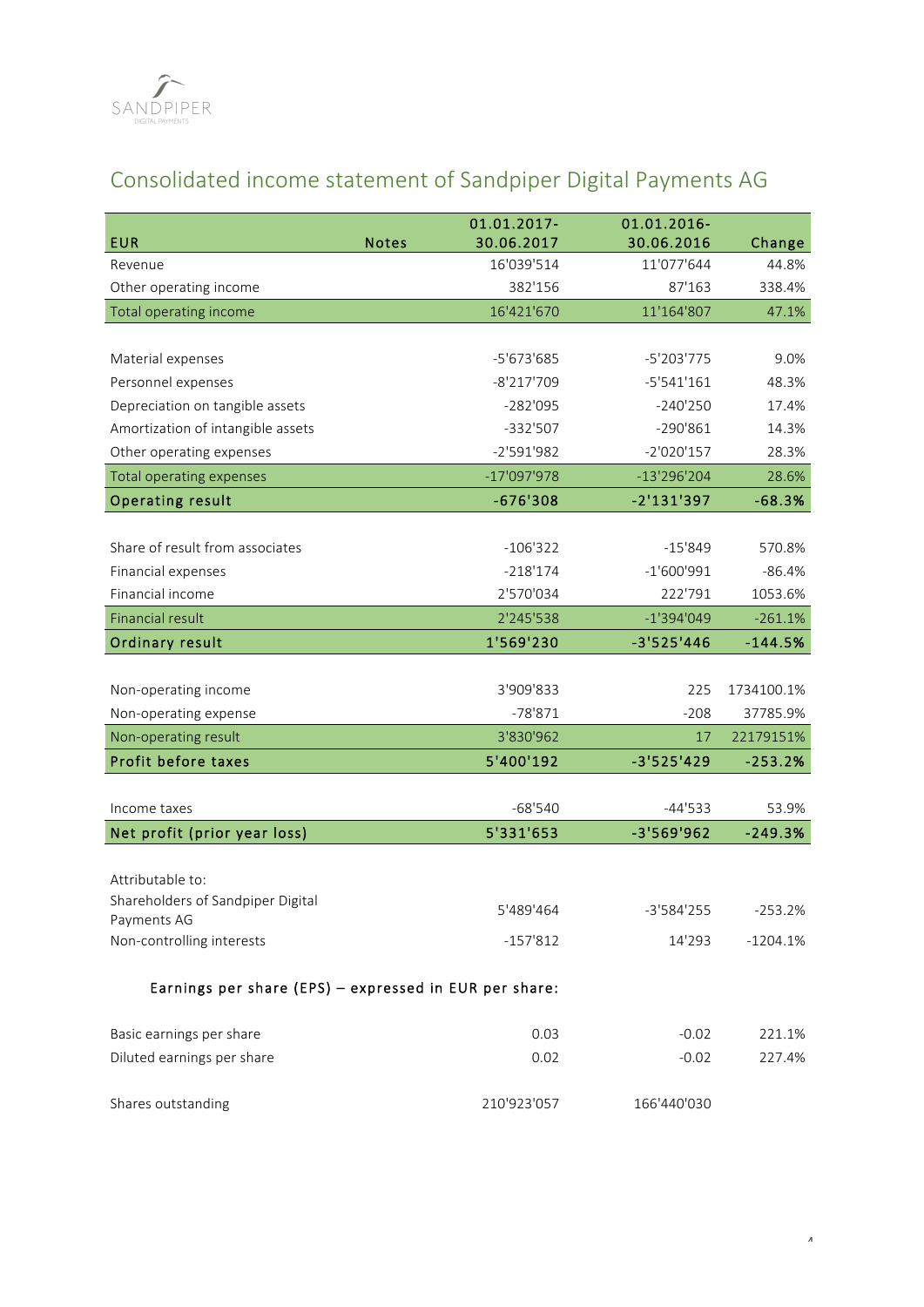

# Consolidated statement of cash flows of Sandpiper Digital Payments AG

| <b>EUR</b>                                                 | <b>Notes</b> | 01.01.2017<br>30.06.2017 | 01.01.2016<br>30.06.2016 | Change      |
|------------------------------------------------------------|--------------|--------------------------|--------------------------|-------------|
| Net profit (prior year loss)                               |              | 5'331'653                | $-3'569'962$             | $-249.3%$   |
| Depreciation and amortization of non-current<br>assets     |              | 614'602                  | 531'111                  | 15.7%       |
| Share-based compensation                                   |              | $-415'064$               | 215'719                  | $-292.4%$   |
| Changes in provisions                                      |              | $-7'024'830$             | 816'105                  | $-960.8%$   |
| Changes in trade receivables                               |              | 723'303                  | $-1'605'526$             | $-145.1%$   |
| Changes in inventories                                     |              | $-499'818$               | -3'352'349               | $-85.1%$    |
| Changes in other receivables and and accrued<br>income     |              | $-511'710$               | $-818'811$               | $-37.5%$    |
| Share of result from associates                            |              | 106'322                  | 15'849                   | 570.8%      |
| Changes in trade payables                                  |              | $-481'980$               | 1'476'092                | $-132.7%$   |
| Changes in other liabilities and accrued<br>expenses       |              | $-850'640$               | 1'784'931                | $-147.7%$   |
| Cash flows from operating activities                       |              | $-3'008'163$             | -4'506'841               | $-33.3%$    |
|                                                            |              |                          |                          |             |
| Investments in property, plant and equipment               |              | $-207'791$               | $-686'187$               | $-69.7%$    |
| Investments in financial assets                            |              | 281'495                  | 2'631'383                | $-89.3%$    |
| Investments in intangible assets                           |              | $-731'209$               | $-1'132'391$             | $-35.4%$    |
| Investments in subsidiaries                                |              | 0                        | -4'680'838               | $-100.0\%$  |
| Cash flow from investing activities                        |              | $-657'504$               | -3'868'033               | $-83.0%$    |
|                                                            |              |                          |                          |             |
| Capital increase (incl. agio)                              |              | 240'881                  | $\Omega$                 | 49159360.2% |
| Deconsolidation of payment solution ag (net)               |              | 288'621                  | $\Omega$                 | 100.0%      |
| Purchase/sale of treasury shares                           |              | 203'519                  | 281'201                  | $-27.6%$    |
| Change in current financial debts                          |              | $-286'006$               | 22'407                   | $-1376.4%$  |
| Change in non-current financial debts                      |              | 2'081'452                | 6'298'943                | $-67.0%$    |
| Cash flow from financing activities                        |              | 2'528'467                | 6'602'552                | $-61.7%$    |
|                                                            |              |                          |                          |             |
| Net impact of foreign exchange rate differences<br>on cash |              | $-7'516$                 | $-22'651$                | $-66.8%$    |
| Change in cash and cash equivalents                        |              | $-1'144'716$             | $-1'794'972$             | $-36.2%$    |
|                                                            |              |                          |                          |             |
| Verification:                                              |              |                          |                          |             |
| At beginning of year                                       |              | 2'029'196                | 2'950'123                | $-31.2%$    |
| At end of year                                             |              | 884'481                  | 1'155'151                | $-23.4%$    |
| Change in cash and cash equivalents                        |              | $-1'144'715$             | $-1'794'972$             | $-36.2%$    |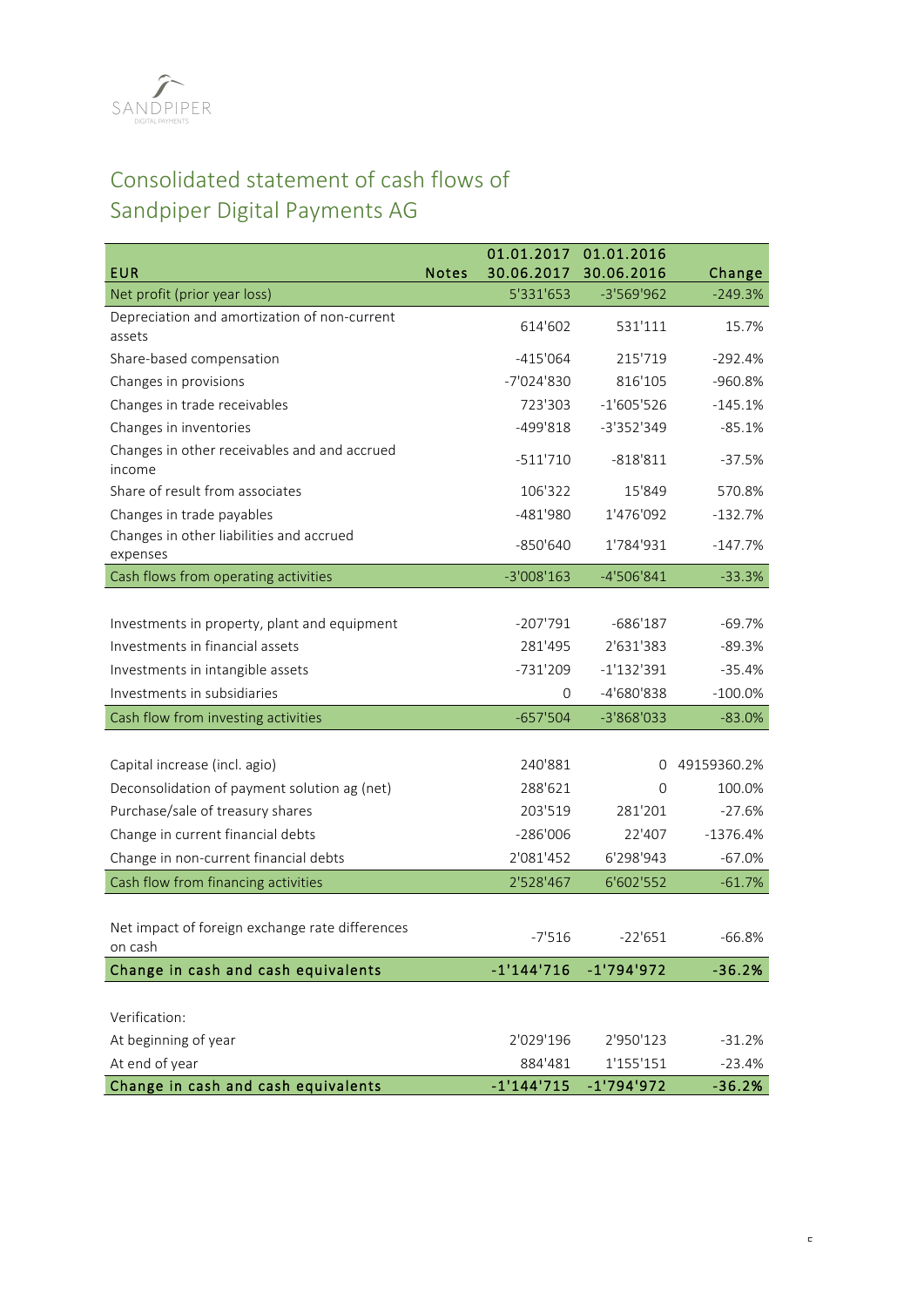# Consolidated statement of changes in equity of Sandpiper Digital Payments AG

| <b>EUR</b>                             | Share<br>capital | Capital<br>reserves | Treasury<br>shares | Retained<br>earnings | Equity<br>attributable<br>to SDP<br>share-<br>holders | Minority<br>share-<br>holders | <b>Total equity</b> |
|----------------------------------------|------------------|---------------------|--------------------|----------------------|-------------------------------------------------------|-------------------------------|---------------------|
| Balance at 31.12.2015                  | 12'641'288       | 33'143'881          | $-200'000$         | -48'835'893          | $-3'250'723$                                          | $-358'634$                    | $-3'609'357$        |
|                                        |                  |                     |                    |                      |                                                       |                               |                     |
| Net loss                               | $\mathbf 0$      | $\mathsf{O}\xspace$ | 0                  | -3'529'365           | -3'529'365                                            | $-40'597$                     | -3'569'962          |
| Share-based                            | 0                | 215'719             | 0                  | $\mathbf 0$          | 215'719                                               | $\mathbf{O}$                  | 215'719             |
| compensation<br>Acquisition / Goodwill |                  |                     |                    |                      |                                                       |                               |                     |
| offsetting                             | $\Omega$         | $\Omega$            | $\Omega$           | -5'333'954           | -5'333'954                                            | 653'116                       | -4'680'838          |
| Transactions with                      | 0                | 489'631             | $-208'430$         | $\mathbf 0$          | 281'201                                               | $\mathbf{0}$                  | 281'201             |
| treasury shares                        |                  |                     |                    |                      |                                                       |                               |                     |
| Currency translation                   | 0                | $\Omega$            | $\mathbf{O}$       | $-22'651$            | $-22'651$                                             | $\Omega$                      | $-22'651$           |
| Balance at 30.06.2016                  | 12'641'288       | 33'849'231          | $-408'430$         | -57'721'863          | $-11'639'773$                                         | 253'886                       | -11'385'887         |
|                                        |                  |                     |                    |                      |                                                       |                               |                     |
| Net loss<br>Share-based                | 0                | $\Omega$            | $\Omega$           | -4'745'424           | $-4'745'424$                                          | 124'774                       | -4'620'650          |
| compensation                           | $\Omega$         | $-26'320$           | $\Omega$           | $\Omega$             | $-26'320$                                             | $\Omega$                      | $-26'320$           |
| Capital increase                       | 3'974'252        | $-67'209$           | $\overline{0}$     | $\Omega$             | 3'907'043                                             | $\Omega$                      | 3'907'043           |
| Acquisition / Goodwill                 | $\Omega$         | $\mathsf{O}\xspace$ | $\Omega$           | $-360'214$           | $-360'214$                                            | 14'533                        | $-345'681$          |
| offsetting                             |                  |                     |                    |                      |                                                       |                               |                     |
| Transactions with<br>treasury shares   | 0                | $-489'631$          | 128'104            | $\Omega$             | $-361'527$                                            | $\Omega$                      | $-361'527$          |
| Currency translation                   | $\Omega$         | $\Omega$            | $\Omega$           | 30'423               | 30'423                                                | 2'728                         | 33'151              |
| Balance at 31.12.2016                  | 16'615'540       | 33'266'072          | $-280'325$         | -62'797'079          | $-13'195'792$                                         | 395'921                       | -12'799'871         |
|                                        |                  |                     |                    |                      |                                                       |                               |                     |
| Net profit                             | 0                | $\overline{0}$      | 0                  | 5'489'464            | 5'489'464                                             | $-157'812$                    | 5'331'653           |
| Share-based                            | 0                | $-415'064$          | 0                  | $\mathbf 0$          | $-415'064$                                            | $\overline{0}$                | $-415'064$          |
| compensation<br>Capital increase       |                  |                     |                    |                      |                                                       |                               |                     |
| <b>InterCard</b>                       | 0                | 0                   | $\Omega$           | $\Omega$             | $\Omega$                                              | 240'881                       | 240'881             |
| Deconsolidation                        |                  |                     |                    |                      |                                                       |                               |                     |
| payment solutions                      | 0                | 0                   | $\Omega$           | $-179'863$           | $-179'863$                                            | 468'483                       | 288'621             |
| group<br>Transactions with             |                  |                     |                    |                      |                                                       |                               |                     |
| treasury shares                        | 0                | 0                   | 203'519            | $\mathbf{O}$         | 203'519                                               | $\mathbf 0$                   | 203'519             |
| Currency translation                   | $\Omega$         | $\Omega$            | $\Omega$           | 1'692                | 1'692                                                 | $-9'208$                      | $-7'516$            |
| Balance at 30.06.2017                  | 16'615'540       | 32'851'008          | $-76'806$          | -57'485'785          | -8'096'043                                            | 938'266                       | $-7'157'777$        |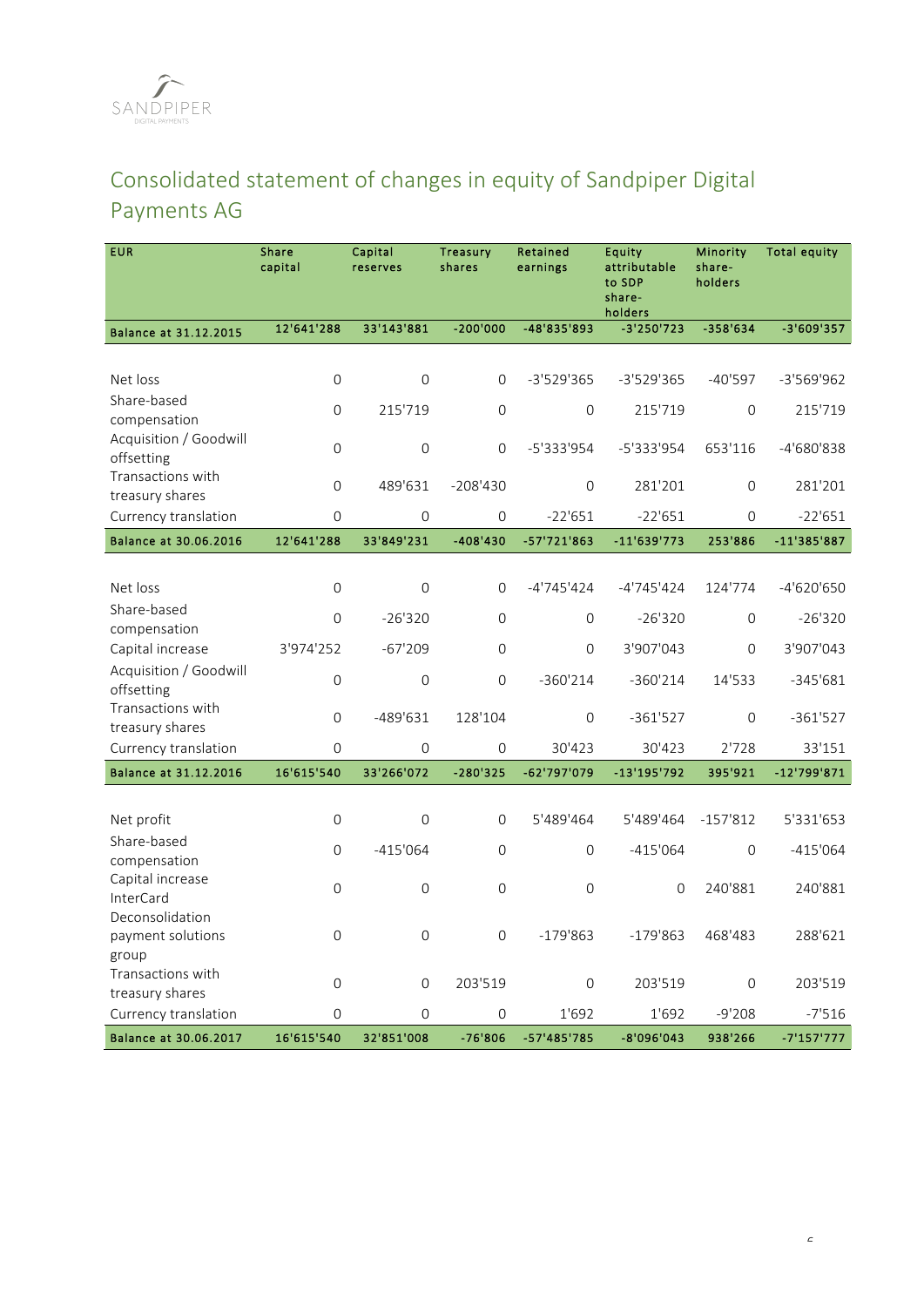

Share capital of Sandpiper Digital Payments AG consists of 211'695'028 (prior year 166'440'030) registered shares with a nominal value of CHF 0.10 each (prior year CHF 0.10).

There are no non-distributable, statutory or legal reserves (prior year EUR 0).

The shareholders decided on the shareholders' meeting on 30 June 2017:

| Authorized capital increase, maximum |            | CHF 1'058'475.14 |
|--------------------------------------|------------|------------------|
| thereof used                         | <b>CHE</b> | 0.00             |

Further, the shareholders' meeting on 30 June 2017 decided to decrease the nominal value of the shares from CHF 0.10 to CHF 0.01 and to net the loss carry-forward with the capital reserves. Based on this decision the bylaws were updated and the changes registered in the commercial register in July 2017.

# Notes to the consolidated interim financial statements of Sandpiper Digital Payments AG as per 30 June 2017

# Summary of significant accounting policies

# Basis of preparation

The financial statements provide a true and fair view of the assets, financial position and earnings of Sandpiper Digital Payments AG's and its subsidiaries ("Group" or "SANDPIPER") and have been prepared in accordance with all of the existing guidelines of the accounting and reporting recommendations of Swiss GAAP FER 31. Swiss GAAP FER 31 permits condensations in presentation and disclosure compared to an annual financial statement.

The financial statements of the Group are based upon the financial statements of the Group companies as at 30 June and are established in accordance with the standardized reporting and accounting policies. The financial statements are based on the principle of historical acquisition costs (except for securities and derivative financial instruments recognized at fair value) and on the going concern principle. The statements are presented in Euro (EUR).

# Consolidation policies

The Group includes all companies that are directly or indirectly controlled by Sandpiper Digital Payments AG. In this respect, control is defined as the power to control the financial and operating activities of the respective company, so as to obtain benefits from its operations. This control is normally evidenced by the holding of more than half of the voting rights of the share capital of an entity. Group companies are consolidated from the date on which control is transferred to the Group. Subsidiaries intended for disposal are excluded from the consolidation from the date on which control ceases.

Companies acquired over the course of the year are revalued and consolidated in accordance with Group principles upon the date of acquisition. The difference between the acquisition costs and the proportional revalued net assets is referred to as goodwill. Within the scope of acquisitions, potentially existing but until now not capitalized intangible assets such as brands, usage rights and client lists are not recognized separately, but instead remain part of goodwill. Goodwill may also arise from investments in associated companies and is defined as the difference between the acquisition costs of the investment and its proportional revalued net assets. The goodwill resulting from acquisitions is recognized directly in the Group's equity. The notes to the financial statements disclose the effects that a theoretical capitalization and amortization of the acquired goodwill would have.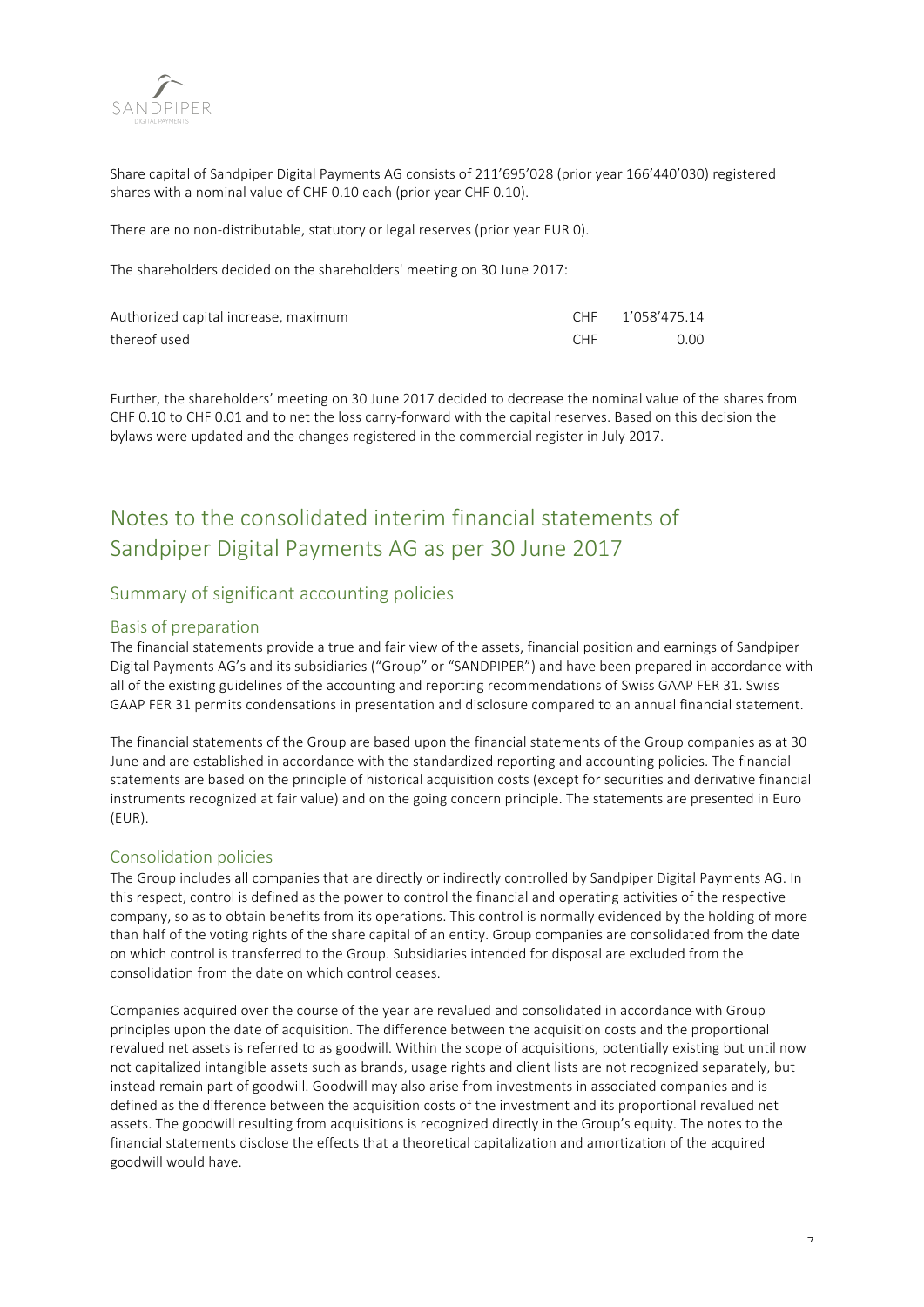

In the event that shares of the Group or associated companies are sold, the difference between the proceeds from the sale and the proportional book value, including historical goodwill, is recognized as a gain or loss in the income statement. Non-controlling interests in equity and in net income are disclosed separately in the consolidated balance sheet and the consolidated income statement. Changes in ownership interests in subsidiaries are recognized as equity transactions, provided that control continues. Intercompany transactions, balances and unrealized gains and losses from transactions between group companies are eliminated in full.

Associates are all companies on which the Group exerts significant influence, but does not control. This is generally evidenced when the Group holds voting rights of 20% to 50% of a company. Representation on the board of directors or access to the current financial information of a company are also indicators of significant influence. Investments in associated companies are accounted for using the equity method and are initially recognized at cost. Unrealized gains and losses from transactions with associated companies are eliminated to the extent of the Group's participation in the associated company. The accounting policies of associated companies are adjusted where necessary in order to ensure consistency with the policies observed by the Group.

Proportionate consolidation is applied for participations in joint ventures.

Participations in companies where the Group holds less than 20% of the voting rights and does not have significant influence are carried at the current value.

# Foreign currency translation

The financial statements of the Group are presented in the reporting currency of Euro (EUR). The financial statements of the individual companies to be consolidated are translated into the Group's currency at the effective date with the current rate method. This currency translation is carried out

- $\lambda$  for the assets and liabilities at the year-end exchange rates,
- $\lambda$  for equity at historical exchange rates,
- $\lambda$  and for the income statement and statement of cash flows at average annual exchange rates.
- λ Any translation differences are recognized in equity without affecting the income statement.

In the event that a foreign entity is sold, the cumulative translation differences recognized in equity, which are a result of the translation of the financial statements and intercompany loans, are reversed from the accounts and reported in the income statement as part of the gain or loss on the sale.

# Accounting principles

The financial statements are based on the principle of historical acquisition costs. A separate valuation concept is applied for assets and liabilities.

## Cash and cash equivalents

Cash and cash equivalents in the balance sheet comprise petty cash, cash at banks and short-term deposits with an original maturity of three months or less. They are recorded at their nominal value.

## Marketable securities

Purchases and sales of securities are recognized in accordance with the settlement date principle. The securities are initially measured at cost, and the transaction costs are charged to the income statement. Subsequently, the listed securities are recorded in the balance sheet at market value on the balance sheet date. All realized and unrealized gains and losses resulting from variations in market values and foreign currencies are recorded in the income statement.

## Treasury shares

Own equity instruments that are reacquired (treasury shares) are deducted from equity. No gain or loss is recognized in the income statement on the purchase, sale, issue or cancellation of the Group's own equity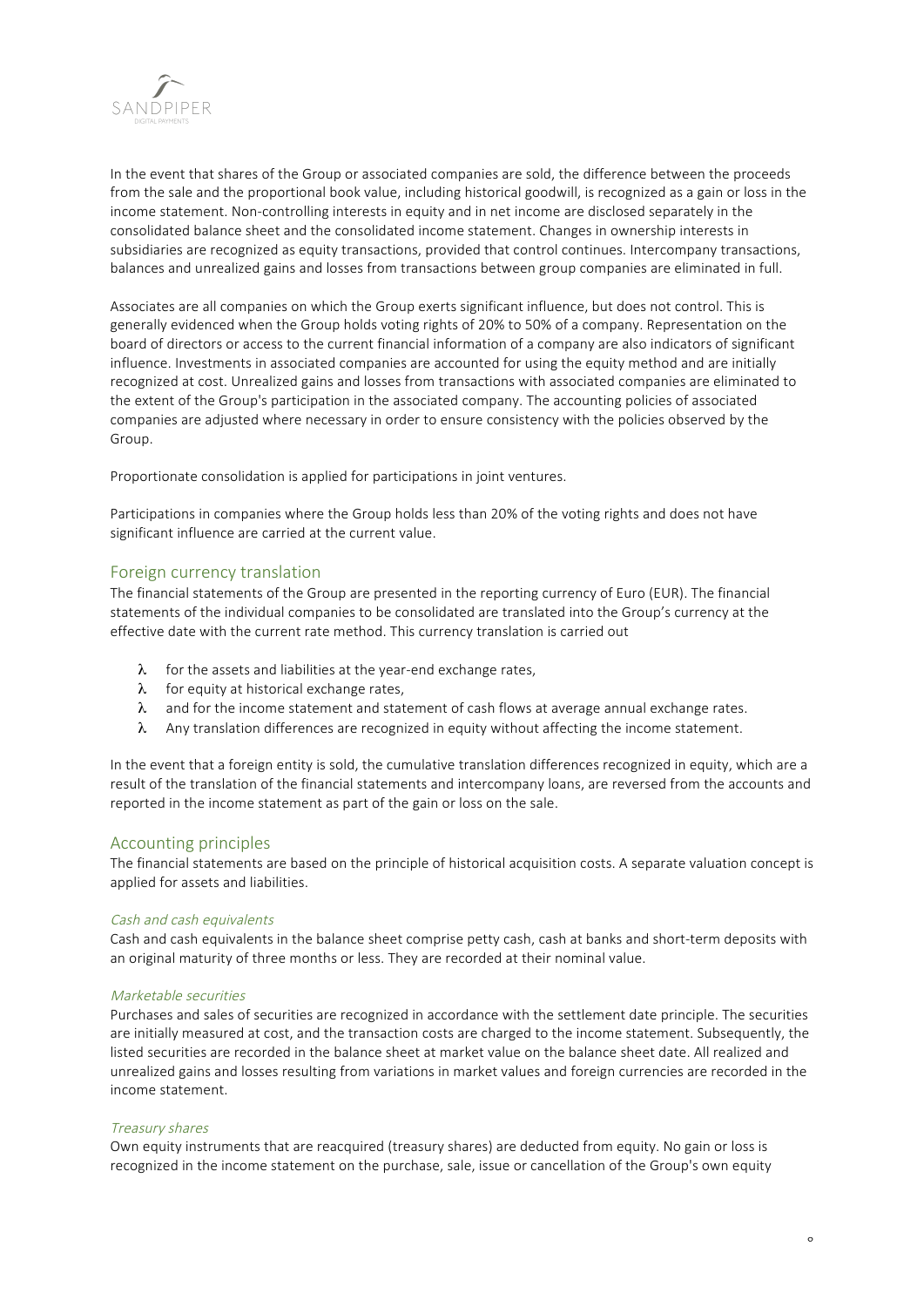

instruments. In the event of a resale at a later point in time, a gain or loss is recognized as an addition to or reduction of capital reserves.

## Trade receivables

Trade receivables are recognized and carried at the original net invoice amount less an allowance for any specifically impaired receivables. Provision is made for balances overdue more than 12 months or for receivables where specific risks have been identified. Bad debts are written off when there is objective evidence that the Group will not be able to collect the receivables.

#### Other receivables

Other receivables are recognized and carried at nominal value less an allowance for any specifically impaired receivables.

#### Inventories

Inventories are valued at the lower of cost or net realizable value. Any discounts received are treated as cost reductions. Manufacturing costs comprise all costs directly attributable to material and production, as well as overhead costs incurred in building up the inventory at its current location and/or to its current condition. Acquisition costs are determined according to the weighted average method. Inventories with unsatisfactory inventory turnover are revalued accordingly.

## Property, plant and equipment

Property, plant and equipment are recorded in the balance sheet at historical cost less accumulated depreciation and any impairments. Acquisition costs comprise the purchase price as well as the costs directly attributable to the utilization of the property, plant and equipment. Investments in existing property, plant and equipment are only capitalized if their value in use is sustainably increased or their useful life is extended considerably. Self-constructed assets are only capitalized if they are clearly identifiable and the costs can be reliably determined, and if the assets generate measurable benefits for the Group over a period of several years. Maintenance and repair costs that do not add value are charged directly to the result for the period.

Depreciation is calculated on a straight-line basis over the estimated useful life of the assets, as follows:

| $\lambda$ Land                          | no depreciation |
|-----------------------------------------|-----------------|
| $\lambda$ Buildings                     | $30-35$ years   |
| $\lambda$ Technical equipment, machines | 8-12 years      |

Other fixed assets:

| $\lambda$ Furniture    | 3-5 years |
|------------------------|-----------|
| $\lambda$ IT equipment | 3-5 years |
| $\lambda$ Vehicles     | 3-5 years |

The Group does not capitalize any interest expenses incurred during the construction period.

#### Financial assets

Non-current financial loans to associates or third parties are recorded at historical costs less allowance for any specifically impaired loan. Investments in associated companies are accounted for using the equity method. Participations in companies where the Group does not have significant influence are carried at the current value.

## Derivative financial instruments

Derivative financial instruments are only used for hedging risks from fluctuations in interest rates or foreign exchange rates. The valuation of derivative financial instruments is according the same principles like the hedged items.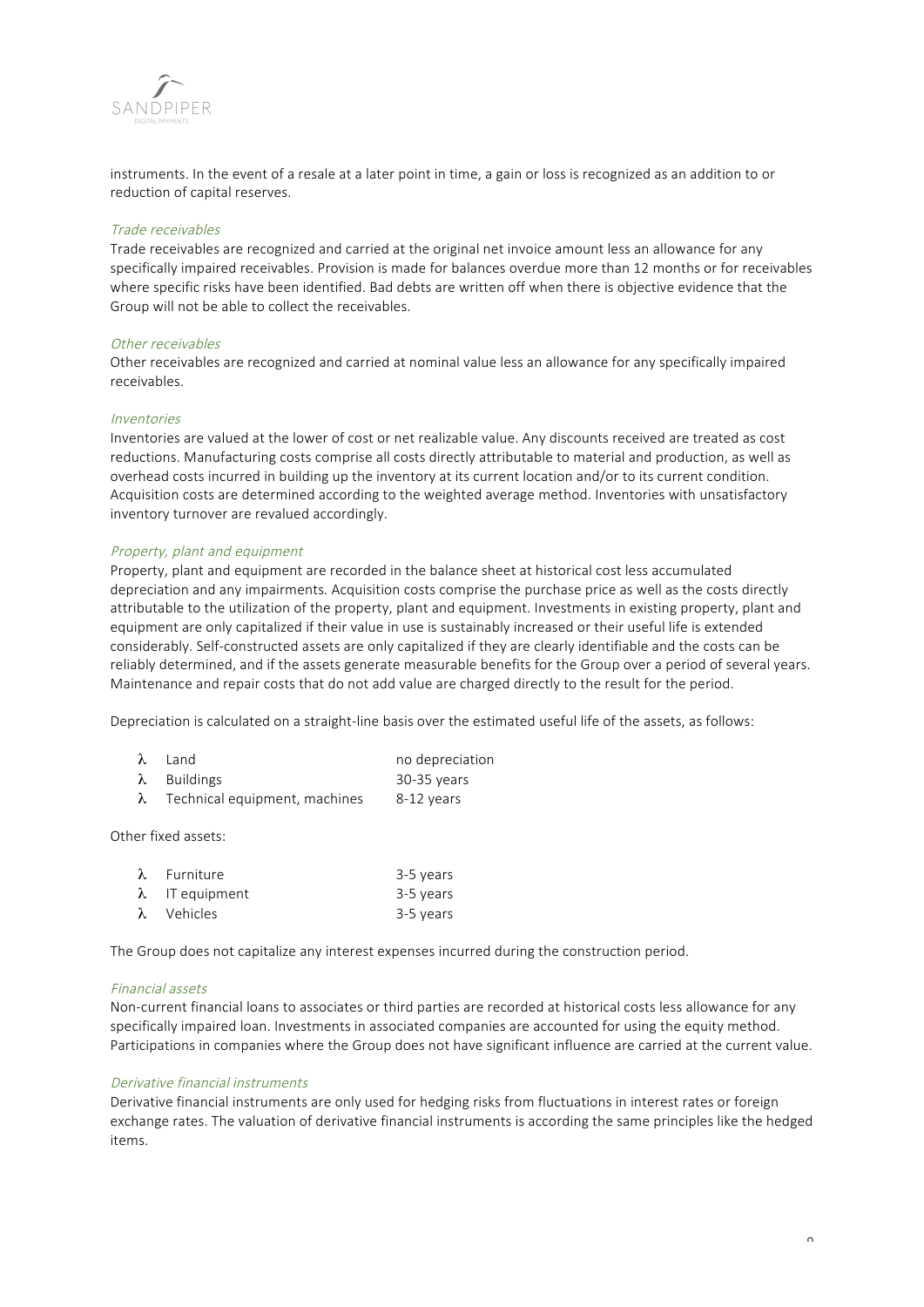

## Intangible assets

Intangible assets comprise acquired licenses, capitalized development cost and trademarks. Intangible assets are recorded in the balance sheet at historical cost less accumulated amortization and any impairment. They are amortized on straight-line basis over their useful life (max. 5 years).

Internally generated intangible assets are capitalized if all the following criteria are met:

- λ The self-generated intangible asset must be separately identifiable and is controlled by the Group.
- $\lambda$  It is probable that the expected future economic benefits that are attributable to the asset will flow to the Group.
- $\lambda$  The cost of the asset can be measured reliably.

## Goodwill

The difference between the acquisition costs and the actual value of the net identifiable assets of the acquired company at the time of the purchase represents goodwill from business combinations. The goodwill resulting from acquisitions is recognized in Group equity at the time of the acquisition. The Notes to the financial statements disclose the effects that a theoretical capitalization and amortization of the goodwill would have. Goodwill may also arise from investments in associated companies, calculated as the difference between the acquisition costs of the investment and its proportional revalued net assets.

## Impairment of assets

The recoverable value of non-current assets (including goodwill recognized in equity) is verified on every balance sheet date. If there are indications of a sustained impairment, the recoverable amount of the respective assets will be determined. The recoverable amount is the higher of the net selling price and value in use. If the recoverable amount of an individual asset cannot be determined, the Group estimates the recoverable amount of the smallest group of assets to which the individual asset belongs. If the book value of an asset exceeds the recoverable amount, an impairment loss is recognized separately in the income statement. As the goodwill is already recognized in equity at the time at which it was acquired, a goodwill impairment would not result in a charge being recorded in the income statement, but leads to a disclosure in the notes to the financial statements. In the event that a Group company is sold, any goodwill acquired at an earlier point in time and recognized in equity is taken into consideration when determining the gain or loss in the income statement.

## Liabilities

Liabilities are recognized at nominal values.

## Provisions

Provisions are recognized:

- $\lambda$  when the Group has a present legal or constructive obligation as a result of past events
- $\lambda$  when it is probable that an outflow of resources will be required to settle the obligation, and
- $\lambda$  when a reliable estimate of the amount of the obligation can be made.

Where the Group expects some or all of a provision to be reimbursed, for example under an insurance contract, the reimbursement is recognized as a separate receivable, but only when the reimbursement is virtually certain. The expense relating to any provision is presented in the income statement, net of any reimbursement. If the effect of the time value of money is material, provisions are discounted, using a current discount rate that reflects, where appropriate, the risks specific to the liability. Where discounting is used, the increase in the provision in function of time is recognized as interest expense.

## Taxes

The tax expense for the period comprises current and deferred tax. Tax is recognized in the income statement, except to the extent that it relates to items recognized directly in equity. In this case, the tax is also recognized directly in equity.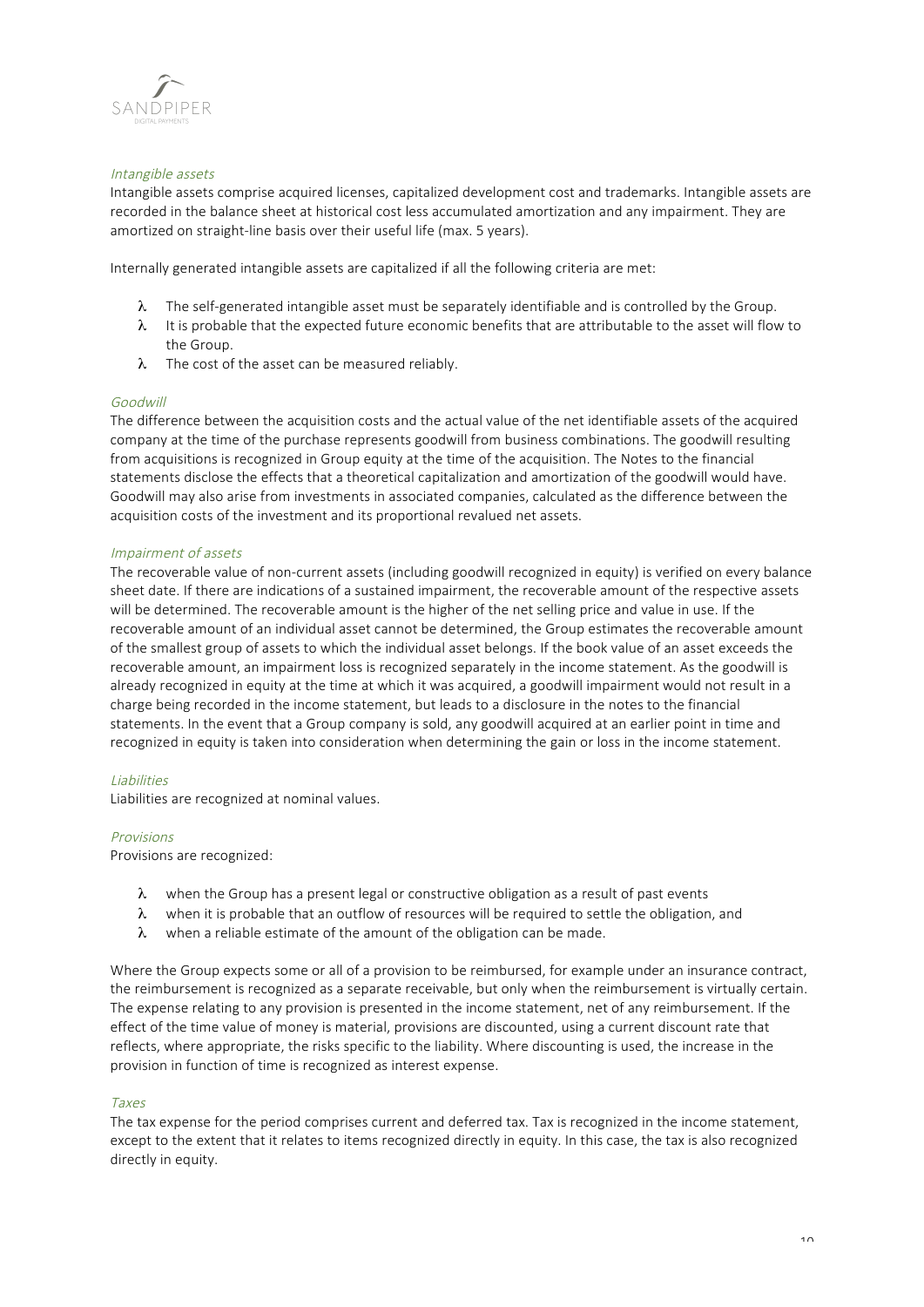

Current tax assets and liabilities for the current and prior periods are measured at the amount expected to be recovered from or paid to the taxation authorities. The tax rates and tax laws used to compute the amount are those that are enacted or substantively enacted at the balance sheet date.

Deferred tax is recognized in full, using the balance sheet approach, on temporary differences arising between the tax bases of assets and liabilities and their carrying amounts in the financial statements. Deferred tax is determined using tax regulations and rates that have been enacted or substantively enacted by the balance sheet date and are expected to apply.

Deferred tax assets are recognized for all deductible temporary differences and tax credits to the extent that it is probable that future taxable profits will be available against which they can be utilized. Deferred tax is recognized on temporary differences arising on investments in subsidiaries and associates, except where the timing of the reversal of the temporary difference is controlled by the Group and it is not intended that the temporary difference will reverse in the foreseeable future.

Deferred tax assets and deferred tax liabilities are offset if a legally enforceable right exists to offset current tax assets against current tax liabilities and the deferred taxes relate to the same taxable entity and the same taxation authority.

## Pension obligations

Group companies participate in various pension schemes, which conform to the legal regulations and provisions in force in the respective countries. The actual economic effects of pension schemes on the Group are calculated at balance sheet date. An economic obligation is recognized as a liability if the requirements for the recognition of a provision are met. An economic benefit is capitalized provided that this can be used for future Group pension expenses. Freely available employer contribution reserves are capitalized.

Employees of the Swiss group companies are insured as part of the "Sammelstiftung BVG der Allianz Suisse Lebensversicherungsgesellschaft", which is a separate legal entity and is financed by contributions from both employers and employees. Surpluses or deficits are calculated based on the Pension Fund's financial statements, which have been drawn up in accordance with Swiss GAAP FER 26. The Group's pension costs include the employer contributions accrued in the period as well as any economic effects from the excess/shortfall and the change in employer contribution reserves.

There are subsidiaries outside Switzerland which participate in pension schemes. These funds are treated in the same way as the Swiss plan in terms of accounting, i.e. paid contributions as well as any effects from the excess/shortfall are recorded as expenses. In some countries, there are also pension plans that do not have own assets, whereby the corresponding benefit provisions are recognized directly in the balance sheet and any changes are recognized in the income statement.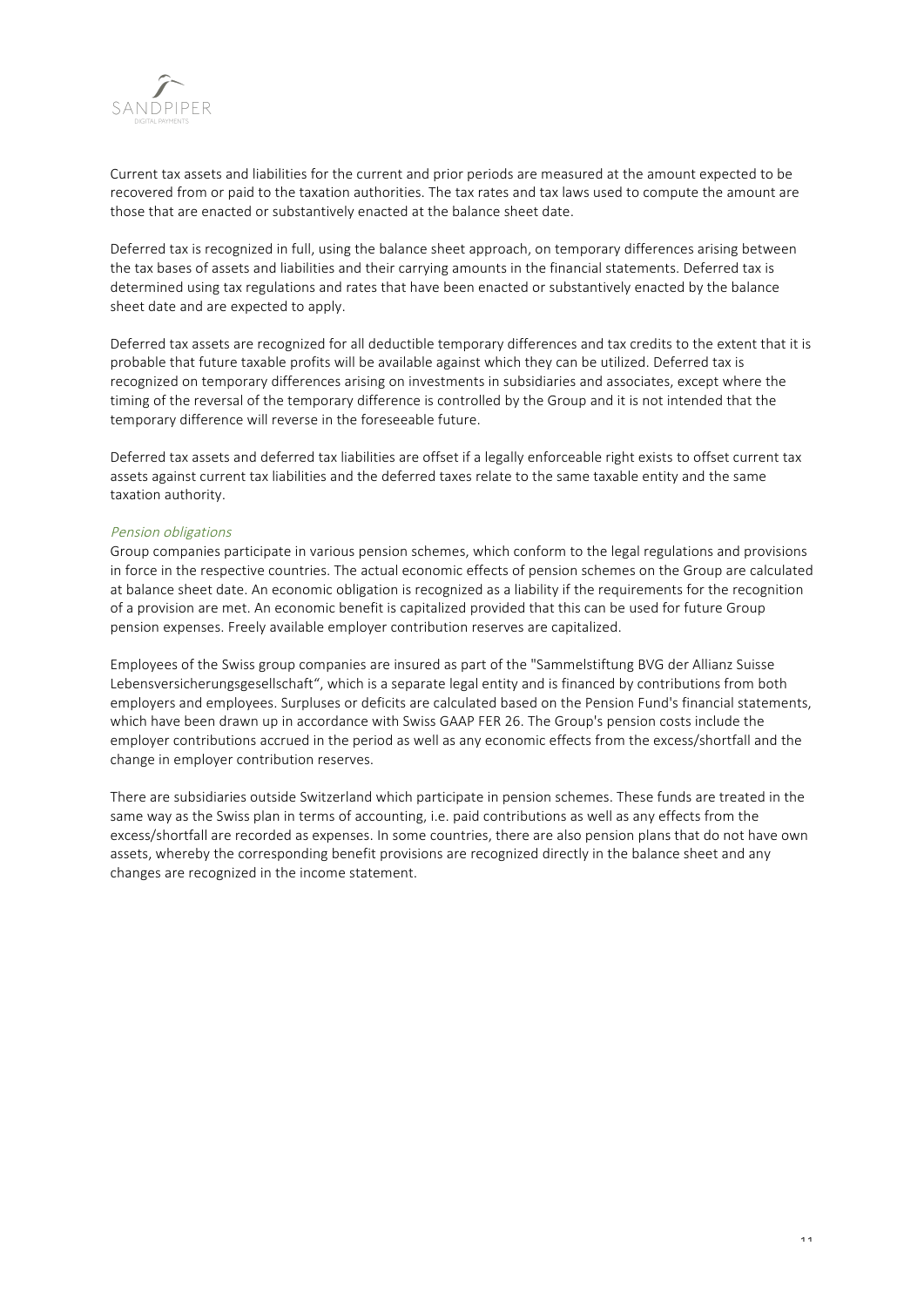

# Annotations to the consolidated financial statements

# 1. Business combinations

In 2017 no new subsidiaries were purchased. SANDPIPER participated in the capital increase of InterCard AG Informationssysteme and kept its stake at 50.4%.

The following companies were consolidated in 2016 for the first time:

- λ IDpendant GmbH, Unterschleißheim, Germany, (acquired as per 4 January 2016)
- λ Sandpiper Digital Payments Asia Private Limited, Singapore (founded as per 19 April 2016)

SANDPIPER increased its stake in the following entities:

- λ InterCard AG Informationssysteme, Villingen-Schwenningen, Germany (from 40.1% to 50.4%)
- λ Ergonomics AG, Zurich, Switzerland (from 51% to 100%)
- λ Playpass NV, Antwerp, Netherlands (from 22.75% to 35.3%)

Idpendant GmbH was purchased 100% in January 2016. Sandpiper Digital Payments Asia Private Limited was founded in April 2016 to enter the Asian market with GoGorilla. InterCard AG Informationssysteme previously accounted for using the equity method is fully consolidated from the 30 June 2016. Ergonomics AG was already controlled in prior year. For Ergonomics AG the consolidation method is unchanged but shares from minority shareholders could be fully purchased. With the participation in the capital increase and the purchase of additional share the share in Playpass NV could be increased to 35.3%.

For the investments in the five companies the Group paid KEUR 4'213. Goodwill of KEUR 5'334 resulted from the transactions.

InterCard AG Informationssysteme entered to the consolidation with the following balance sheet items as per 30 June 2016:

| <b>EUR</b>                    | 30.06.2016 |
|-------------------------------|------------|
| Cash and cash equivalents     | 488'582    |
| Trade receivables             | 1'160'674  |
| Other short term receivables  | 1'114'495  |
| Inventories                   | 2'491'302  |
| Property, plant and equipment | 634'694    |
| Financial assets              | 676        |
| Intangible assets             | 971'892    |
| Trade payables                | 960'314    |
| Other liabilities             | 614'027    |
| Financial debts               | 3'160'091  |
| Provisions                    | 395'357    |

In the consolidated statement of cash flows the Group discloses the excess of the purchase price over the net asset acquired, as "Investments in subsidiaries". The acquired balances sheet items (such as trade receivables etc.) are included in the consolidated cash flow statement in the corresponding balance sheet movements.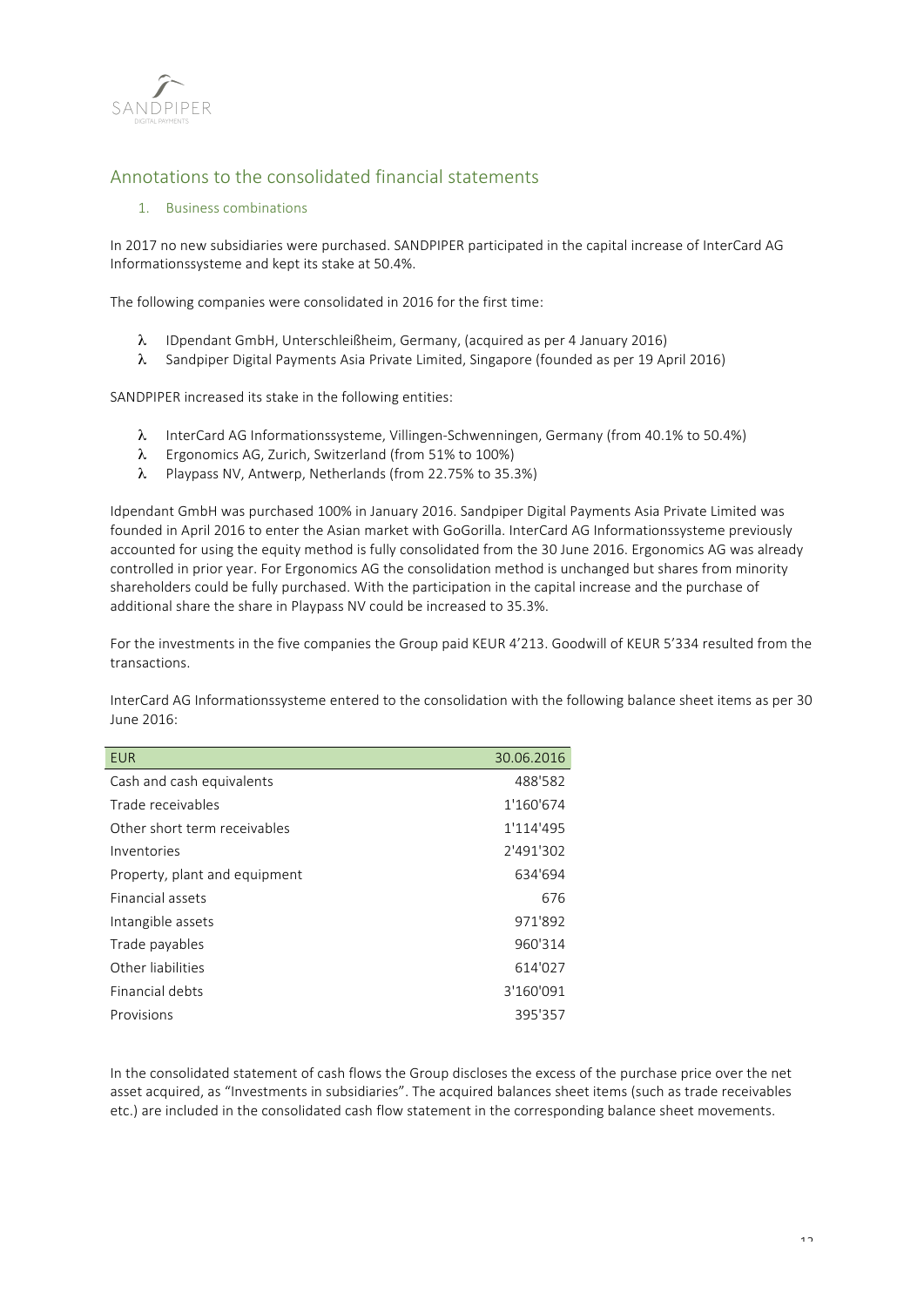

## 2. Financial assets

| EUR                                                        |               | 30.06.2017 31.12.2016 | <b>Change</b>   |
|------------------------------------------------------------|---------------|-----------------------|-----------------|
| Investments in associates                                  | 38'596        | 144'918               | $-73.4%$        |
| Other investments                                          | 11'984'970    |                       | 726'711 1549.2% |
| Other non-current financial receivables from third parties | 10'521'268    |                       | 593'428 1673.0% |
| Allowance on non-current financial assets                  | $-22'041'098$ | -573'505 3743.2%      |                 |
| Total                                                      | 503'735       | 891'552               | $-43.5%$        |

Investments in associates contain the 36% in Playpass NV. The decrease is due to the net loss of the period.

Other investments contain fully impaired investments in companies in liquidation and participations in companies where the Group holds less than 20% of the voting rights and does not have significant influence. New is the deconsolidated and fully impaired payment solution ag of EUR 11.3 million.

Other non-current financial receivables from third parties contain loans and deposits. The significant change of EUR 10.2 million is due to the fully impaired loans to payment solution ag.

Allowances increased by EUR 21.5 million due to the deconsolidation of payment solution ag.

# 3. Financial debts

| <b>EUR</b>                                    | 30.06.2017 | 31.12.2016 | Change   |
|-----------------------------------------------|------------|------------|----------|
| Bank debts                                    | 1'331'839  | 1'155'815  | 15.2%    |
| Loans from related parties                    | 1'456'310  | 2'212'685  | $-34.2%$ |
| Convertible Loan                              | 4'742'000  | 4'742'000  | 0.0%     |
| Other financial liabilities                   | 731'885    | 437'540    | 67.3%    |
| Total current financial<br><b>liabilities</b> | 8'262'034  | 8'548'040  | $-3.3%$  |

| <b>EUR</b>                                 | 30.06.2016 | 31.12.2015 | Change |
|--------------------------------------------|------------|------------|--------|
| Loans                                      | 28'733     | 19'550     | 47.0%  |
| Bank debts                                 | 2'306'451  | 2'285'199  | 0.9%   |
| Convertible Loans                          | 2'051'017  | O          | 100.0% |
| Total non-current<br>financial liabilities | 4'386'201  | 2'304'749  | 90.3%  |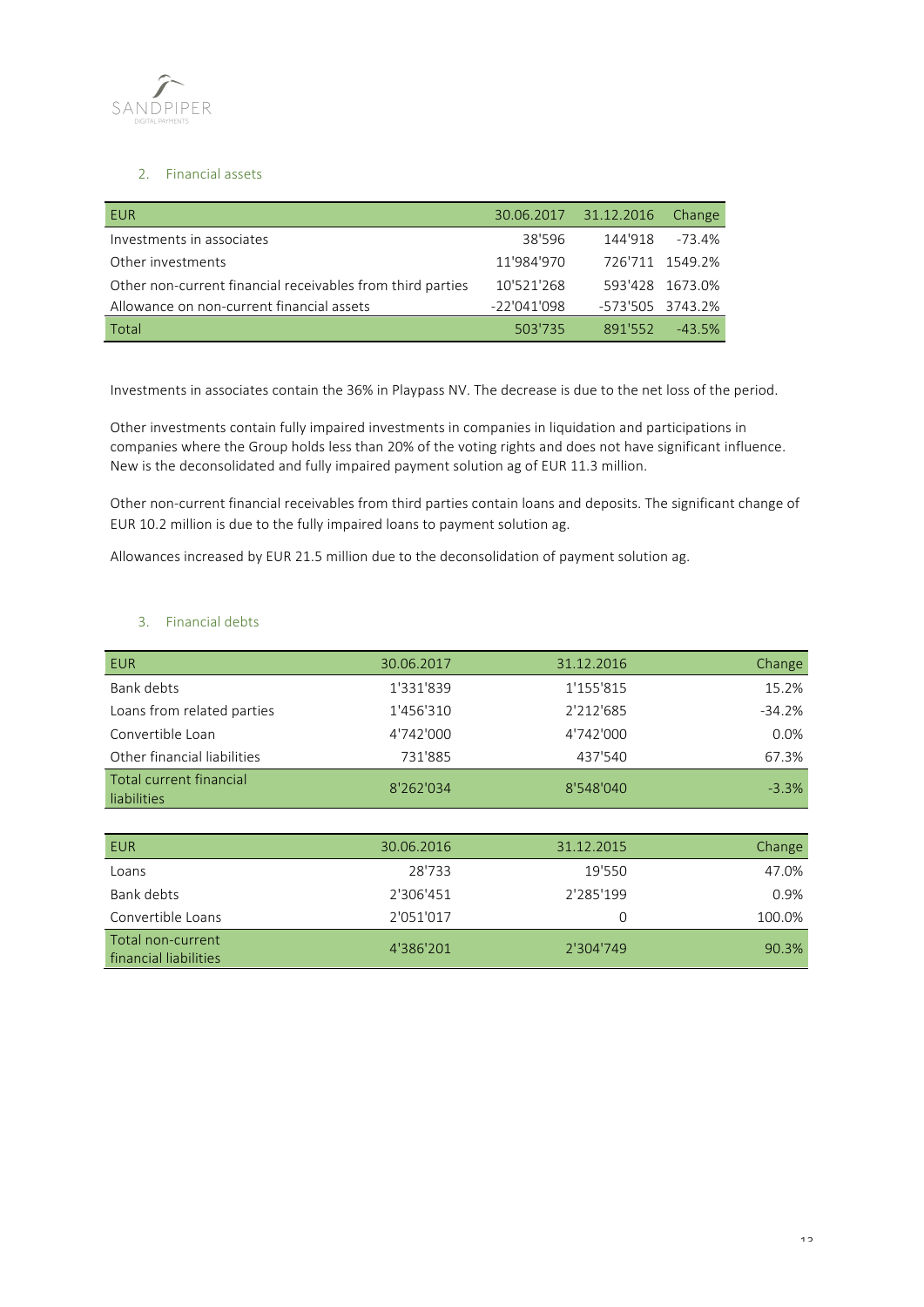

# 4. Goodwill accounting

Goodwill is recognized in equity at the time of purchase of a subsidiary or an investment in an associated company. The theoretical capitalization of goodwill, based on a useful life up to 5 years, would have the following impact:

|               | 30.06.2017 31.12.2016 |
|---------------|-----------------------|
| $-7'157'777$  | $-12'799'872$         |
| n/a           | n/a                   |
|               |                       |
|               |                       |
| 43'085'166    | 37'390'998            |
| 0             | 5'694'168             |
| $-15'434'397$ | 0                     |
| 27'650'769    | 43'085'166            |
|               |                       |
|               |                       |
|               |                       |
| 29'501'173    | 12'675'760            |
| 2'700'741     | 8'129'789             |
| 0             | 8'695'624             |
| $-15'434'397$ | 0                     |
| 16'767'517    | 29'501'173            |
|               |                       |
| 10'883'252    | 13'583'993            |
| 3'725'475     | 784'121               |
| 14.5%         | 2.7%                  |
|               |                       |
|               |                       |
|               |                       |
|               | 01.01.2017 01.01.2016 |
|               |                       |

| Theome statement in EUR                                     | 31.12.2017 30.06.2016 |                         |
|-------------------------------------------------------------|-----------------------|-------------------------|
| Reported net profit (prior year loss)                       |                       | 5'331'653 -3'569'962    |
| Theoretical amortization of goodwill                        |                       | $-2'700'741 -3'824'249$ |
| Net profit (prior year loss) after amortization of goodwill |                       | $2'630'912 -7'394'211$  |

The goodwill from the acquisition of payment solution ag of EUR 15.4 million was amortized and impaired in prior periods. The derecognition of the goodwill consequently has no effect on net equity. If the goodwill from the payment solutions ag acquisition was fully impaired only in 2017, net profit after amortization of goodwill of EUR 2.6 million turned into a net loss of EUR 12.8 million.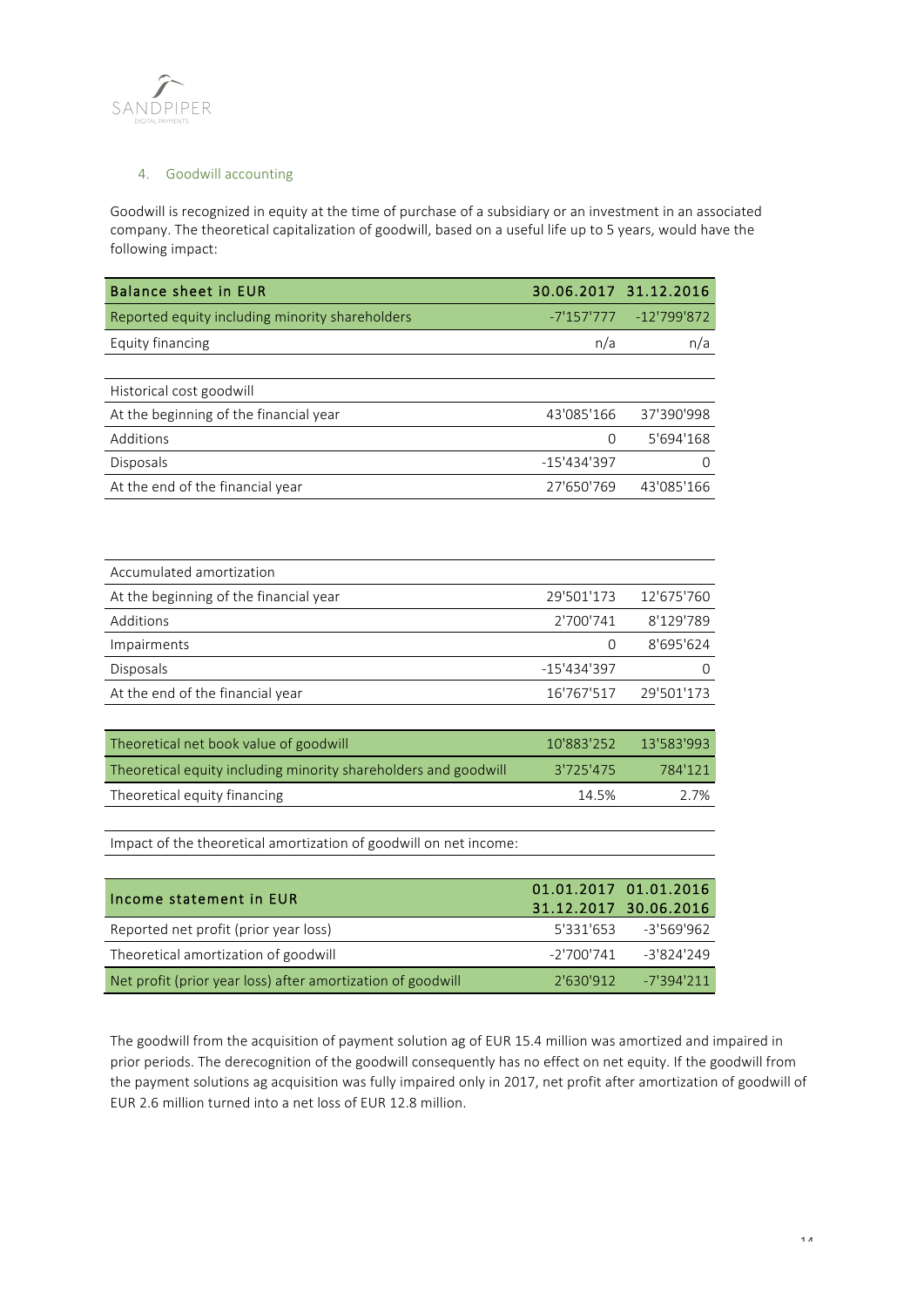

# 5. Segment information

Net revenue in the operating segments (in EUR):

| 01.01.2016<br>30.06.2016 | Sport &<br>Events | Campus &<br>corporate | Security &<br><b>Services</b> | <b>Investing</b><br>activities | Elimination | Total        |
|--------------------------|-------------------|-----------------------|-------------------------------|--------------------------------|-------------|--------------|
|                          |                   |                       |                               |                                |             |              |
| Third parties            | 2'851'743         | 2'136'450             | 6'089'452                     | 0                              | $\Omega$    | 11'077'644   |
| Group                    | 0                 | 20'305                | 119'848                       | 0                              | $-140'152$  | 0            |
| Net Sales                | 2'851'743         | 2'156'754             | 6'209'300                     | $\Omega$                       | $-140'152$  | 11'077'644   |
| Net income               | $-757'400$        | $-462'825$            | 126'480                       | $-2'476'216$                   | $\Omega$    | $-3'569'962$ |

| 01.01.2017<br>30.06.2017 | Sport &<br>Events | Campus &<br>corporate | Security &<br>Services | Investing<br>activities | Elimination | Total      |
|--------------------------|-------------------|-----------------------|------------------------|-------------------------|-------------|------------|
|                          |                   |                       |                        |                         |             |            |
| Third parties            | 955'440           | 8'673'973             | 6'410'101              | $\Omega$                | 0           | 16'039'514 |
| Group                    | 0                 | $\Omega$              | 65'995                 | $\Omega$                | $-65'995$   | $\Omega$   |
| Net Sales                | 955'440           | 8'673'973             | 6'476'096              | 0                       | $-65'995$   | 16'039'514 |
| Net income               | 3'675'569         | $-129'360$            | 260'315                | 1'525'129               | 0           | 5'331'653  |

Net revenue in the regional markets:

| <b>EUR</b>         | 01.01.2017<br>30.06.2017 | 01.01.2016<br>30.06.2016 | Change   |
|--------------------|--------------------------|--------------------------|----------|
| Switzerland        | 6'272'186                | 6'467'755                | $-3.0%$  |
| Germany            | 8'490'663                | 3'328'702                | 155.1%   |
| <b>Netherlands</b> | 955'440                  | 1'275'565                | $-25.1%$ |
| United Kingdom     | 18'150                   | 29'386                   | $-38.2%$ |
| Other              | 369'071                  | 116'389                  | 217.1%   |
| Eliminations       | $-65'995$                | $-140'152$               | $-52.9%$ |
| Total              | 16'039'514               | 11'077'644               | 44.8%    |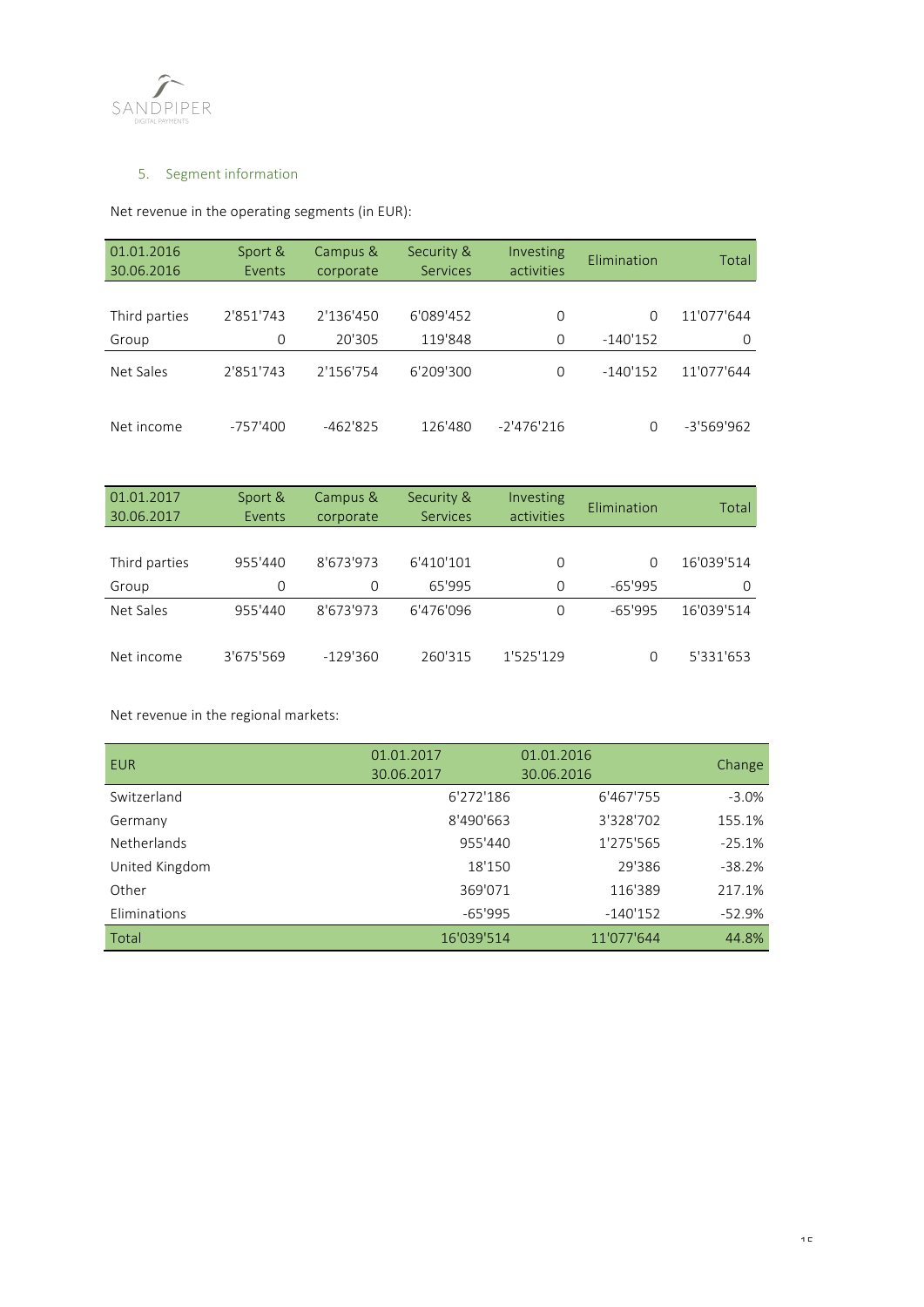

# 6. Earnings per share

# Basic earnings per share

| EUR                                                  | 01.01.2017 01.01.2016   |                      |
|------------------------------------------------------|-------------------------|----------------------|
|                                                      | 31.06.2017 31.06.2016   |                      |
| Net income attributable to shareholders of SANDPIPER |                         | 5'489'464 -3'584'255 |
| Number of shares outstanding                         | 210'923'057 166'440'030 |                      |
| Basic earnings per share                             | 0.03                    | $-0.02$              |

# Diluted earnings per share

| <b>EUR</b>                                           | 01.01.2017<br>31.06.2017 | 01.01.2016<br>31.06.2016 |
|------------------------------------------------------|--------------------------|--------------------------|
|                                                      |                          |                          |
| Net income attributable to shareholders of SANDPIPER | 5'489'464                | $-3'584'255$             |
| Interest on convertible loans                        | 40'617                   | 81'234                   |
| Adjusted net income                                  | 5'530'081                | $-3'503'021$             |
|                                                      |                          |                          |
| <b>EUR</b>                                           | 30.06.2016               | 30.06.2015               |
| Number of shares issued                              | 211'695'028              | 168'406'344              |
| Treasury shares                                      | -771'971                 | $-1'966'314$             |
| Potential number of shares from convertible loans    | 17'906'247               | 17'906'247               |
| Potential number of shares outstanding               |                          | 228'829'304 184'346'277  |
|                                                      |                          |                          |
| Diluted earnings per share                           | 0.02                     | $-0.02$                  |

# 7. Treasury shares

In 2016 the company purchased 5.8 million shares which were used as part of the purchase price of Ergonomics AG and the purchase of additional SmartLoyalty shares.

In 2017 9 million share were purchased at nominal value. They were used for the settlement of the liablilities resulting from the Playpass and Ergonomics acquisitions in prior year.

|                               | Number       | Value | Volume       |
|-------------------------------|--------------|-------|--------------|
| Opening balance 1.1.2016      | 1'000'000    | 0.2   | 200'000      |
| <b>Disposals</b>              | $-5'390'003$ | 0.21  | $-1'131'901$ |
| Acquisitions                  | 5'739'580    | 0.21  | 1'212'226    |
| Closing balance<br>31.12.2016 | 1'349'577    | 0.21  | 280'325      |
| Disposals                     | $-757'606$   | 0.21  | $-157'364$   |
| Acquisitions                  | 9'000'000    | 0.09  | 831'374      |
| Disposals                     | $-8'820'000$ | 0.10  | $-877'529$   |
| Closing balance<br>30.06.2017 | 771'971      | 0.10  | 76'806       |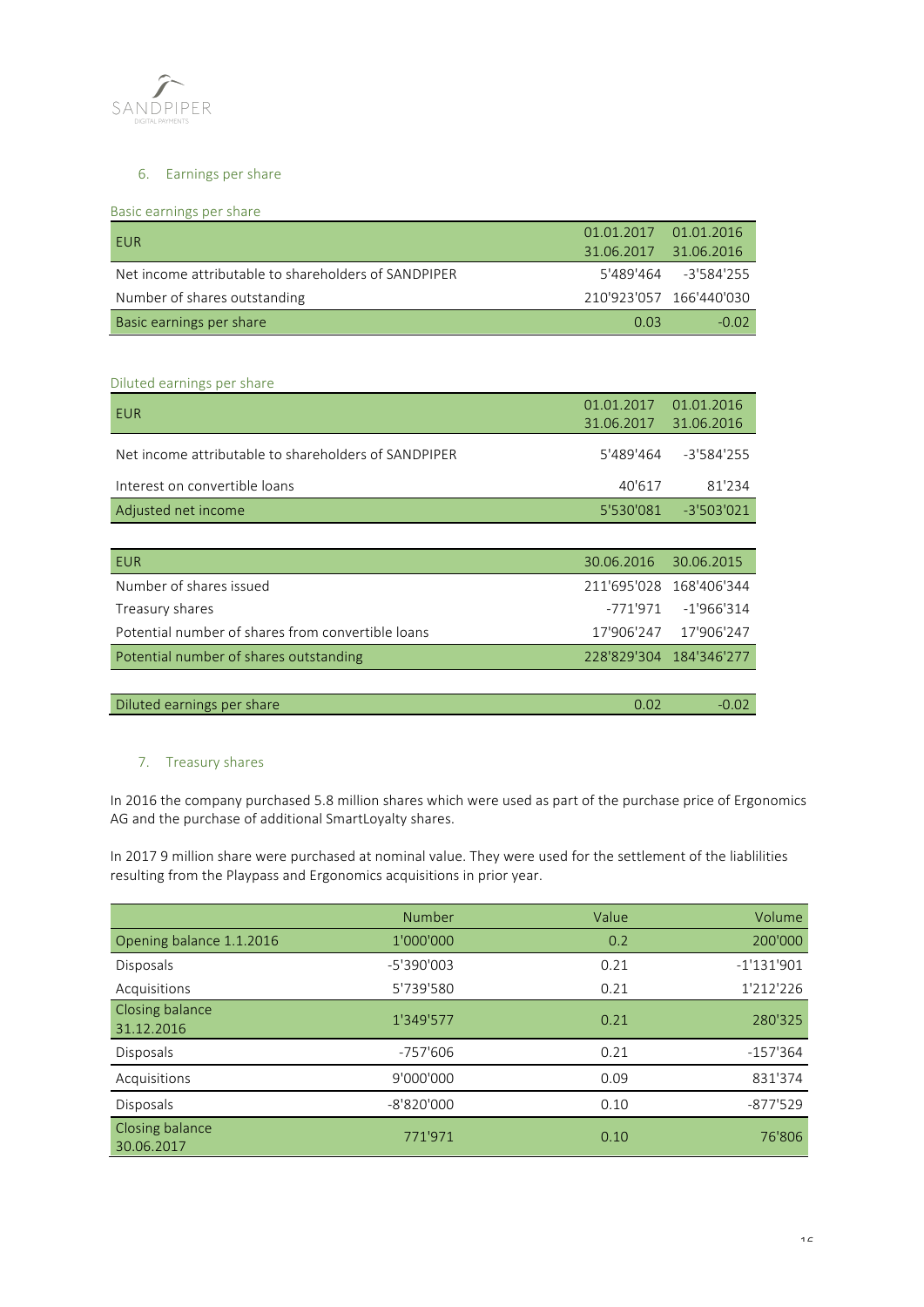

# 8. Events after the balance sheet date

The board of directors realized a modification of a purchase price for an acquisition in prior years. The execution of said modification will increase net equity by CHF 7.5 million.

In addition liabilities of CHF 6 million are reduced by CHF 3 million. The remaining CHF 3 million are ceded to a new creditor and converted to a subordinated loan.

In July two companies were sold which underlines the focus on profitable growth segments. 85% Sandpiper Digital Payments Asia Private Ltd were sold to the management. Also 100% of Polyright SA are sold to a related party. InterCard AG Informationssyteme is given the option to purchase 52% of the company in the first semester 2018.

| Company name                           | Country     | <b>Registered Office</b>   | Segment Share | capital in<br>1'000 | Share of<br>capital<br>in % | Share of Method<br>voting<br>rights in % |              |
|----------------------------------------|-------------|----------------------------|---------------|---------------------|-----------------------------|------------------------------------------|--------------|
| AZEGO Technology<br>Services (US) Inc. | <b>USA</b>  | Ramsey                     | IA            | <b>USD 50</b>       | 15                          | 15                                       | B            |
| AZEGO TS Ltd.                          | UK          | Reading                    | IA            | GBP 400             | 10                          | 10                                       | $\sf B$      |
| Control Systems GmbH &<br>Co. KG       | Germany     | Villingen-<br>Schwenningen | <b>CC</b>     | <b>EUR 15</b>       | 26                          | 26                                       | $\vee$       |
| COSMO.ID GmbH                          | Germany     | Villingen-<br>Schwenningen | CC            | <b>EUR 25</b>       | 25                          | 25                                       | $\vee$       |
| <b>E24 AG</b>                          | Switzerland | Zurich                     | <b>SS</b>     | <b>CHF 250</b>      | 100                         | 100                                      | $\vee$       |
| Ergonomics AG                          | Switzerland | Zurich                     | <b>SS</b>     | <b>CHF 800</b>      | 100                         | 100                                      | $\vee$       |
| hattrick GmbH                          | Germany     | Hamburg                    | SE            | <b>EUR 13</b>       | 97                          | 97                                       | B            |
| IDpendant GmbH                         | Germany     | Unterschleißheim           | SS            | <b>EUR 25</b>       | 54                          | 54                                       | $\vee$       |
| InterCard AG<br>Informationssysteme    | Germany     | Villingen-<br>Schwenningen | CC            | <b>EUR</b><br>1'517 | 50                          | 50                                       | $\vee$       |
| InterCard GmbH<br>Kartensysteme        | Germany     | Villingen-<br>Schwenningen | CC            | <b>EUR</b><br>1'600 | 50                          | 50                                       | $\vee$       |
| IntraKey technologies AG               | Germany     | Dresden                    | CC            | <b>EUR 100</b>      | 50                          | 50                                       | $\vee$       |
| Mobile Services GmbH                   | Germany     | Villingen-<br>Schwenningen | CC            | <b>EUR 105</b>      | 50                          | 50                                       | $\vee$       |
| Multi-Access AG, Adliswil<br>(CH)      | Switzerland | Adliswil                   | <b>CC</b>     | CHF 100             | 50                          | 50                                       | $\vee$       |
| Multicard GmbH                         | Germany     | Villingen-<br>Schwenningen | <b>CC</b>     | <b>EUR 30</b>       | 50                          | 50                                       | $\vee$       |
| Multicard Netherland B.V.              | Netherlands | Oud-Beijerland             | <b>SE</b>     | <b>EUR 18</b>       | 100                         | 100                                      | $\vee$       |
| <b>PAIR Solutions GmbH</b>             | Germany     | Elmshorn                   | <b>CC</b>     | <b>EUR 25</b>       | 100                         | 100                                      | $\vee$       |
| payment solution ag                    | Germany     | Hamburg                    | SE            | <b>EUR</b><br>1'190 | 97                          | 97                                       | $\mathsf{B}$ |
| payment solution services<br>GmbH      | Germany     | Hamburg                    | SE            | <b>EUR 13</b>       | 97                          | 97                                       | $\mathsf B$  |
| payment solution services<br>Ltd.      | UK          | London                     | SE            | GBP <sub>2</sub>    | 97                          | 97                                       | $\mathsf B$  |
| Playpass NV                            | Belgium     | Antwerp                    | SS            | <b>EUR 131</b>      | 36                          | 36                                       | E            |

## 9. Subsidiaries and participations